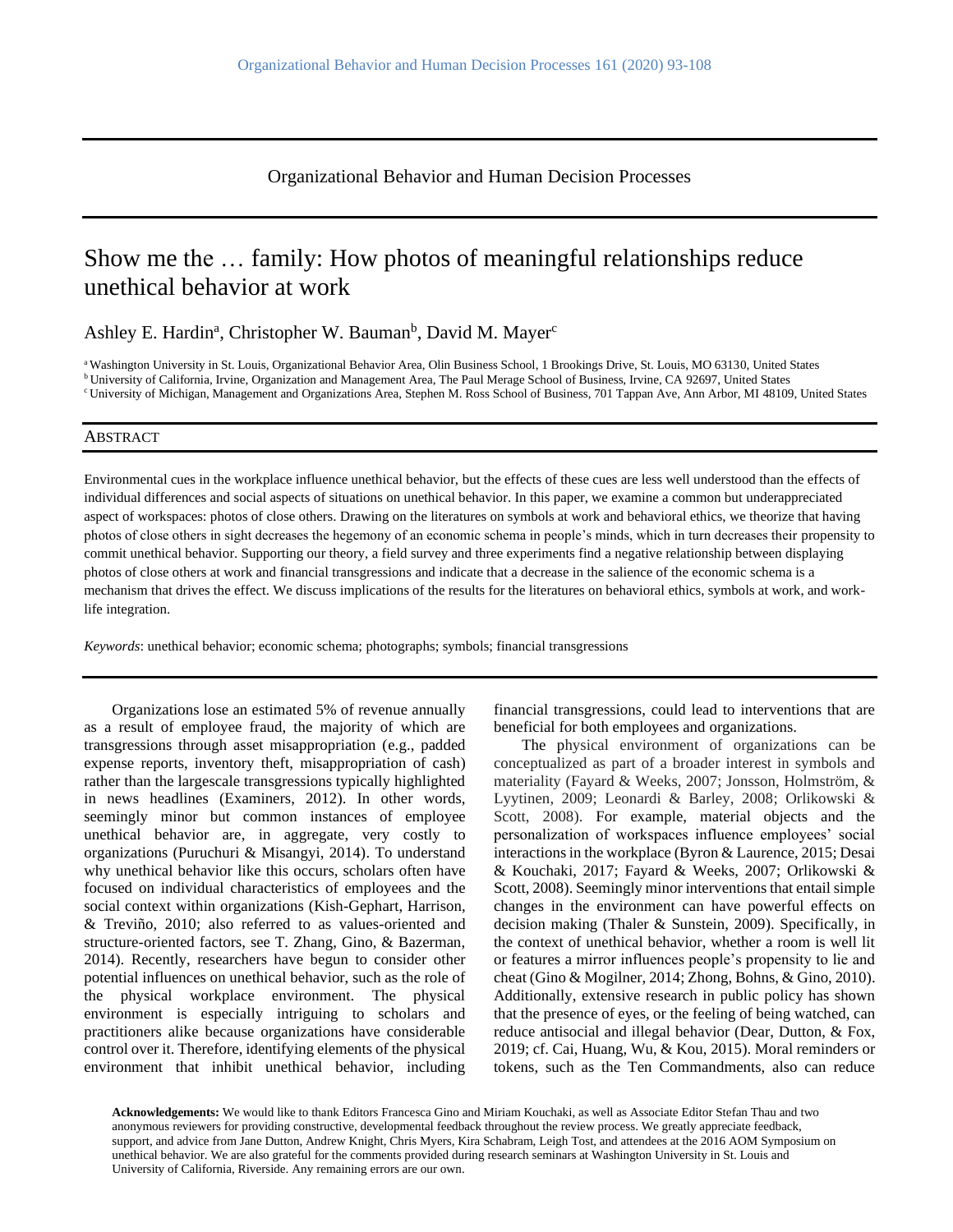unethical acts, specifically financial transgressions [\(Mazar,](#page-15-7)  [Amir, & Ariely, 2008\)](#page-15-7). Thus, initial research on this topic demonstrates the power that cues in the physical environment can have on behavior, including financial transgressions. Despite these notable examples, however, relatively little research has examined features of the physical environment that influence unethical behavior and are common elements of the workplace.

We seek to build on this emerging body of work on how the physical environment affects unethical behavior at work by considering a common feature of workspaces: photo displays [\(Brunia & Hartjes-Gosselink, 2009\)](#page-14-3). Photos are a distinctive physical cue because over 70% of workers opt to display photos in their workspace, and individuals have a great deal of agency in what they display [\(Brill, Margulis, &](#page-14-4)  [Konar, 1984;](#page-14-4) [Elsbach & Pratt, 2007;](#page-15-8) [Wells & Thelen, 2002\)](#page-16-3). Simultaneously, organizations have considerable influence over whether employees have photos in their workstation by signaling the acceptability of these displays [\(Uhlmann,](#page-16-4)  [Heaphy, Ashford, Zhu, & Sanchez-Burks, 2013\)](#page-16-4). Even though prior research indicates that visual imagery can serve as a critical cue to the self and others conveying information about values and interests inside and outside of the workplace [\(Byron & Laurence, 2015;](#page-14-0) [Desai & Kouchaki, 2017;](#page-14-1) [Stigliani](#page-16-5)  [& Ravasi, 2012\)](#page-16-5), the implications of personalizing one's workplace with photos on financial transgressions remains unexplored and is important given the prevalence of photos in workspaces.

There are critical effects photos could have on ethical conduct, as photos of close others may serve as compelling symbols that promote ethical behavior. For example, photographs of loved ones may elicit a type of innocence, especially if photographs are of children or of relationships dating back to childhood, which has been found to increase prosocial behavior [\(Gino & Desai, 2012\)](#page-15-9). Photographs displaying multiple generations could trigger increased concerns of legacy, which can lead to increased generosity [\(Wade-Benzoni, Sondak, & Galinsky, 2009\)](#page-16-6). Photos of close others may also be a reminder of one's other orientation if depicting oneself with close others, which may increase ethical conduct [\(De Dreu & Nauta, 2009\)](#page-14-5). Accordingly, photos of close others are deeply meaningful objects that may have important psychological and behavioral consequences. However, with these proposed drivers of a relationship between photographs and unethical behavior, the underlying mechanism hinges on specific types of symbolic reminders, narrower than the broad category of photos of close others. Further, it could be that some people who view photos of themselves with their children become concerned about their legacy, whereas others who view photos of themselves with their children become reminded of innocence or experience strong positive affect. Thus, these types of photographs may serve as specific types of symbols under certain circumstances, based both on the content of the photograph, as well as the values and priorities of the individual viewing the photo.

In this paper, we propose instead, a mechanism that we argue applies across photographs of close others more generally, regardless of the specific content or values held by the individual viewing the photo. We argue that displaying photos of close others may reduce unethical behavior specifically financial transgressions—by decreasing the salience of an economic schema. Our approach complements and extends prior work on moral symbols (Byron & Laurence, 2015; Desai & Kouchaki, 2017) by examining how photos, as symbols of close personal relationships, may also impact the salience of different norms for behavior. Specifically, we propose that these photos are powerful symbols that inhibit an economic schema, which in turn affects ethical behavior at work. An economic schema involves the prioritization of rationality, efficiency, and self-interest, increasing focus on the economic implications of decisions [\(Stigler, 1971;](#page-16-7) [also](#page-16-8)  [referred to as a business frame, see Tenbrunsel & Messick,](#page-16-8)  [1999;](#page-16-8) [Wang, Malhotra, & Murnighan, 2011\)](#page-16-9). Typically, individuals apply an economic schema to events that occur in the workplace [\(Molinsky, Grant, & Margolis, 2012\)](#page-15-10). Priming this frame of mind can decrease compassion towards others [\(Molinsky et al., 2012\)](#page-15-10) and increase immoral behavior [\(Kouchaki, Smith-Crowe, Brief, & Sousa, 2013\)](#page-15-11). We propose that photos of close others can connect people to a different domain of their lives that is less wedded to this economic schema and ultimately make individuals less likely to act in a self-interested manner for their economic benefit at work.

We seek to make contributions to the literatures on behavioral ethics, symbols at work, and work-life integration. First, we contribute to the behavioral ethics literature by extending our understanding of how the physical context influences unethical behavior in the workplace. Whereas a large percentage of the behavioral ethics literature has focused on identifying biases that drive unethical behavior [\(Moore &](#page-15-12)  [Gino, 2013;](#page-15-12) [Tenbrunsel & Smith-Crowe, 2008\)](#page-16-10), the present research adds to the literature on potential interventions that can curb unethical conduct by highlighting how subtle adjustments to the physical context can improve employees' ethical conduct [\(e.g., T. Zhang et al., 2014\)](#page-16-0). In addition, by examining the role of an economic schema as a mechanism that links photos of close others to financial transgressions, we extend prior theory and research that depicts the work environment as one that is dominated by economic thinking that can have negative implications for ethical conduct [\(Kouchaki et al., 2013;](#page-15-11) [see also Messick, 1999\)](#page-15-13).

Second, we contribute to the burgeoning literature on symbols at work [\(Byron & Laurence, 2015;](#page-14-0) [Desai, 2011;](#page-14-6) [Elsbach, 2004;](#page-15-14) [Gosling, Ko, Mannarelli, & Morris, 2002;](#page-15-15) [Orlikowski & Scott, 2008\)](#page-15-5). Specifically, we extend Byron and Laurence's [\(2015\)](#page-14-0) inductive theory about the symbolic value of items people use when personalizing their workspace. We test whether and how these symbols can reduce an economic schema and, subsequently, unethical conduct. We extend scholarship on workplace materiality by introducing and testing a new psychological mechanism that contributes to the effects of symbols at work, bridging this work to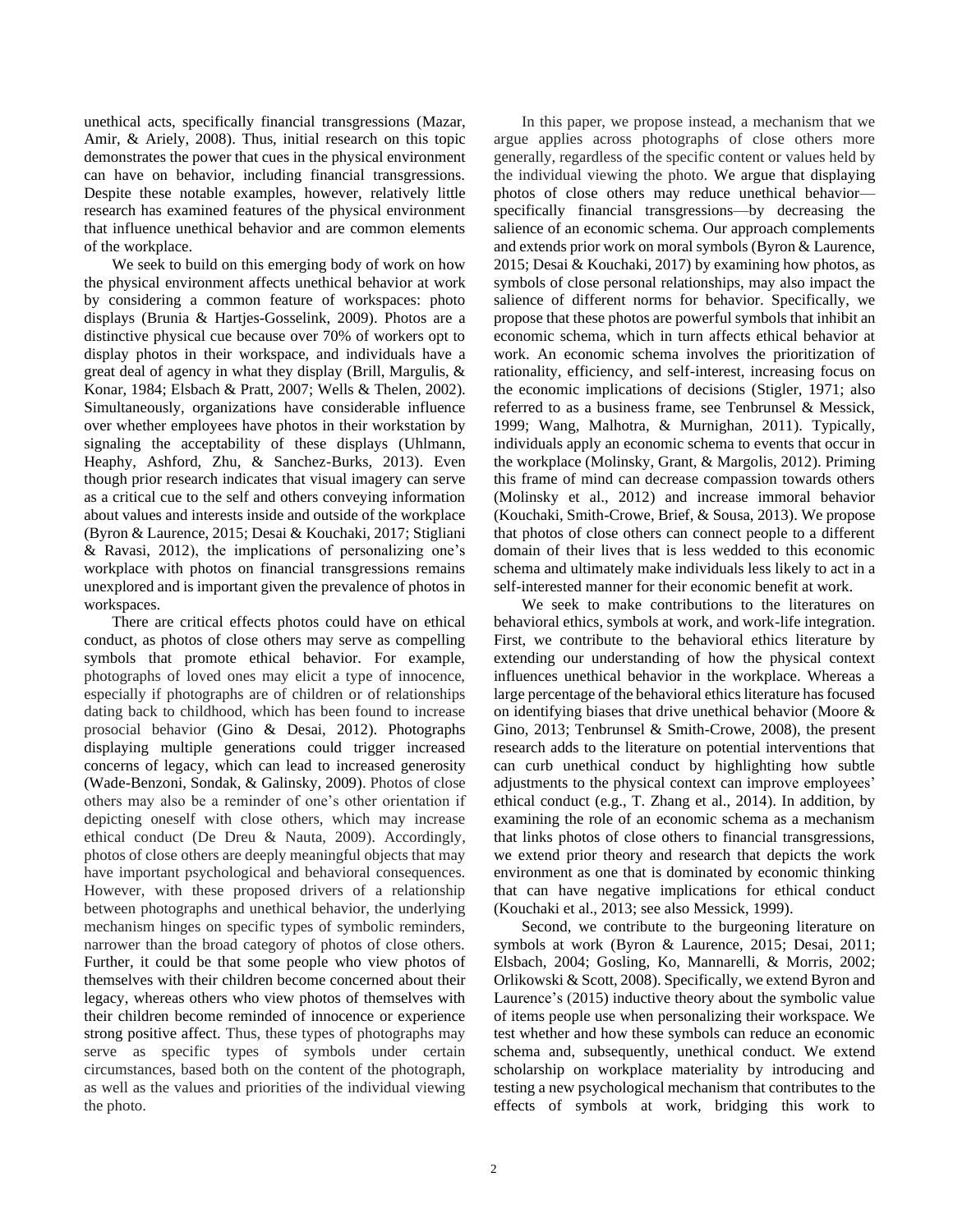psychological research establishing the importance of schemas.

Third, we contribute to the literature on work-life integration [\(Edwards & Rothbard, 2000;](#page-15-16) [Piotrkowski, 1979;](#page-16-11) [Rothbard, Phillips, & Dumas, 2005\)](#page-16-12). In contrast to previous research that suggests that referencing non-work roles can have negative implications at work, such as being perceived as unprofessional [\(Fisher, 2008;](#page-15-17) [Shapiro, 2005;](#page-16-13) [Uhlmann et](#page-16-4)  [al., 2013\)](#page-16-4), we examine whether work-life integration in the form of photos of close others can have positive consequences for organizations by curtailing the dominance of an economic schema at work. Recent work theorizes the positive effects of integrating relationships at work [\(Dumas & Sanchez-Burks,](#page-14-7)  [2015;](#page-14-7) [Trefalt, 2013\)](#page-16-14), and we empirically test if the mere presence of reminders of these relationships can lead to a reduction of negative behavior at work in the form of reduced financial transgressions.

To accomplish our goals, we conducted four studies using a full-cycle micro organizational behavior approach [\(Chatman & Flynn, 2005\)](#page-14-8) by testing our primary hypothesis first in the field and then constructively replicating the finding (Köhler & Cortina, 2019; [Lykken, 1968\)](#page-15-18). Specifically, we establish causal evidence of the effect in the laboratory and test the role of our proposed mechanism, as well as several plausible alternatives.

#### **Photos, Schema Activation, and Unethical Behavior**

Photos are potentially powerful reminders of the self outside of work, and individuals and organizations have considerable influence over whether these symbols are present in the workplace. Therefore, we explore whether and how the contents of photographs can influence individuals' unethical behavior at work to further our understanding of how the physical environment impacts workplace behavior. Cognitive psychologists have stressed that cognition should not only be explained by individual mental representations but also by how those representations interact with the material environment [\(Hutchins, 1995\)](#page-15-19), because "the material world, in some shape or form, always mediates human activity" [\(Carlile, 2013, p. 101\)](#page-14-9). Drawing on this perspective, [Stigliani](#page-16-5)  [and Ravasi \(2012, p. 1235\)](#page-16-5) suggest that to fully understand cognition, scholars must examine how various artifacts that individuals "build, use, or surround themselves with" in organizations influence thought patterns. Symbolic properties of material items can shape how individuals make sense of an organization [\(Bechky, 2006;](#page-14-10) [Rafaeli & Vilnai-Yavetz, 2004;](#page-16-15) [Stigliani & Ravasi, 2012\)](#page-16-5). These symbolic properties are important to understand because theorists have increasingly embraced the idea that people's moral systems include flexibility that allows them to adopt different mental perspectives depending on key features of the context rather than rigidly adhere to principles that apply uniformly across situations [\(Bartels, 2008;](#page-14-11) [Bartels, Bauman, Cushman, Pizarro,](#page-14-12)  [& McGraw, 2015;](#page-14-12) [Tenbrunsel & Messick, 1999\)](#page-16-8). A common theme across this work is that variability in how people respond across different ethical contexts exists, in part, because different contexts can activate different schema that underlie people's choices and behavior.

Personal photographs that are visible when making workplace decisions are likely to influence the type of schema that is salient and influential. We focus on a specific type of schema which rests on the distinction between work (e.g., economic) and non-work (e.g., non-economic) contexts. The distinction between economic and non-economic contexts is especially applicable to organizational behavior because the dominant logic within organizations is expressed in economic terms and activates an economic schema in individuals more than in non-work domains [\(Molinsky et al., 2012\)](#page-15-10). Economic schemas involve the prioritization of economic concepts when making decisions [\(Stigler, 1971;](#page-16-7) [Tenbrunsel &](#page-16-8)  [Messick, 1999;](#page-16-8) [Wang et al., 2011\)](#page-16-9). Consistent with this claim of dominance, theorists suggest that the most effective way for employees to influence management is to do so through this economic framing of the business case [\(Dutton &](#page-14-13)  [Ashford, 1993;](#page-14-13) [Kreps & Monin, 2011\)](#page-15-20). Economic arguments are believed to be effective because people generally endorse the view that economic justifications are the most (or perhaps the only) legitimate case in work contexts as compared to nonwork contexts [\(Bird & Waters, 1989;](#page-14-14) [Friedman, 1970;](#page-15-21) [Sonenshein, 2006\)](#page-16-16).

We argue that because photos can remind people of who they are and how they treat people in non-economic contexts, the presence of these photos may decrease the dominance of an economic schema. These types of photographs may serve as specific types of symbols under certain circumstances, based both on the content of the photograph, as well as the values and priorities of the individual viewing the photo, with a decrease in the economic schema being a unifying factor. The objects individuals display in their workspace convey information about their values outside of work to others, and they also act as symbolic reminders to the self [\(Byron &](#page-14-0)  [Laurence, 2015;](#page-14-0) [Elsbach, 2003;](#page-15-22) [Sundstrom & Sundstrom,](#page-16-17)  [1986\)](#page-16-17). For example, visual cues can remind people of the experiences they depict, which can, in turn, influence the mindset people have when they approach subsequent activities [\(Stigliani & Ravasi, 2012\)](#page-16-5). Drawing on this work, we suggest that photographs displayed at work serve as material cues that activate elements of the psychological experience that accompanied the event depicted, including values, relationships, and goals. We expect that photographs of close others (e.g., family and close friends outside of the workplace), affect those who display them because the photos are symbolic reminders of life outside of work, which should decrease reliance on the economic schema through associative cognitive networks [\(Anderson, 1983;](#page-14-15) [Bargh & Ferguson,](#page-14-16)  [2000;](#page-14-16) [Collins & Loftus, 1975\)](#page-14-17). Thus, we argue that photos can remind people of who they are and how they treat people in non-economic contexts, which may decrease the dominance of an economic schema that is known to be pervasive in the workplace.

To the extent that photos of close others reduce the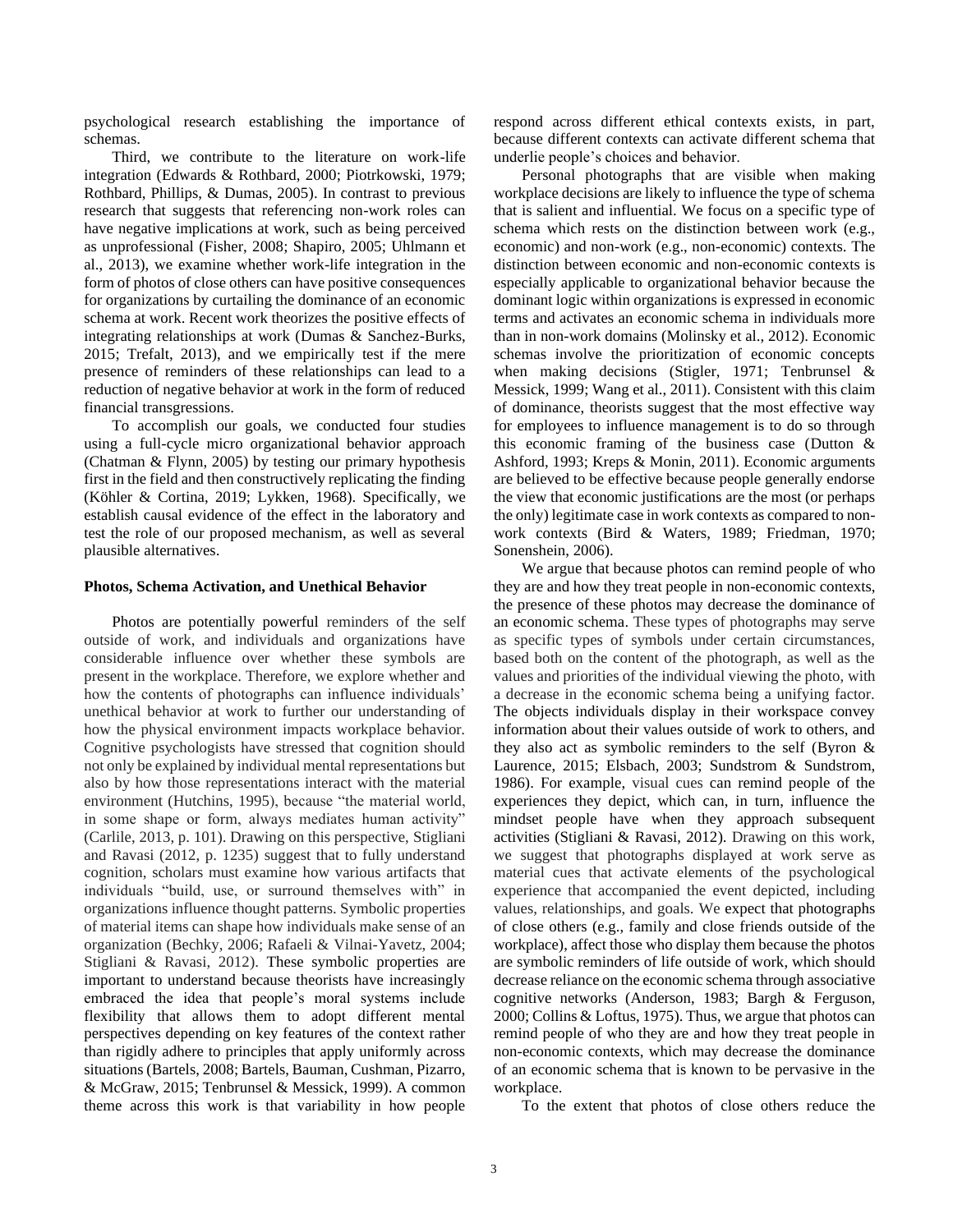dominance of the economic schema, people who view photos of close others should engage in less unethical behavior; prior work demonstrates that priming this frame of mind increases immoral behavior [\(Kouchaki et al., 2013\)](#page-15-11), which essentially is the inverse of our prediction. Moreover, other evidence suggests that managers exhibit different moral reasoning processes across dilemmas situated in business and nonbusiness contexts (Jordan, 2009; [Weber, 1990\)](#page-16-18), and experimental investigations find that framing bargaining games in economic rather than social terms can markedly increase competitive and self-interested behavior [\(Liberman,](#page-15-23)  [Samuels, & Ross, 2004;](#page-15-23) [Pillutla & Chen, 1999\)](#page-16-19). Although the experiences, relationships, and values activated by photos of close others may vary greatly based on both the content of the photo and the non-work identity of the person displaying the photo, they should nevertheless interfere with the prominence of an economic schema. Given that people primed to think about money are more likely to adopt an economic schema and exhibit a greater propensity to lie, cheat, steal, and be less compassionate in a variety of business-related situations [\(Kouchaki et al., 2013;](#page-15-11) [Molinsky et al., 2012, p. 101\)](#page-15-10), we expect that the converse to be true when cues in the physical environment decrease the dominance of an economic schema.

In summary, evidence suggests that the economic schema can have undesirable consequences on ethical conduct, including financial transgressions. However, we expect that symbols of close relationships in one's workspace can reduce the salience of an economic schema. Given the prevalence of financial transgressions in the workplace, specifically expense report padding [\(Examiners, 2012\)](#page-15-0), we chose to focus our studies around this unethical behavior. In addition, financial transgressions align with the dominance of an economic schema at work. Practically, understanding how to reduce this widespread activity is of great organizational importance, given its large cost [\(Examiners, 2012\)](#page-15-0), interpersonal ramifications (Lee et al., 2019), and the difficulty in detection [\(T. Zhang et al., 2014\)](#page-16-0). Thus, we hypothesize that the presence of photos of close others will decrease unethical behavior in the workplace, specifically financial transgressions, due to a decreased salience of an economic schema that legitimizes self-interested behavior.

*Hypothesis 1*: People will exhibit less unethical behavior in the form of financial transgressions when they are in the presence of photos of close others (e.g., family and friends) than photos of non-close others (e.g., environment or a stranger) or no photos.

*Hypothesis 2*: The effect of photos of close others on unethical behavior will be mediated by a reduction in economic schema activation levels for those viewing photos of close others.

## **Overview of Studies**

We tested these hypotheses across a series of studies, both field and experimental. Study 1 is a multi-source field survey that explores the link between photographs of close others and financial transgressions. To investigate whether this relationship exists in real-world organizations, we examine the relationship between employee reports of photos of close others used to decorate their workspace and supervisor ratings of the extent to which the employee pads his/her expense account. To examine causality, Study 2 tests Hypothesis 1 in an experimental setting with undergraduate students completing tasks with an opportunity to lie for financial gain. Study 3 experimentally examines the underlying mechanism (i.e., economic schema) of our hypothesized relationship, while also ruling out several alternative explanations. We developed a novel experimental paradigm with online participants completing an expense report, with the possibility of inflating expenses to receive extra payment, mimicking real-life incentives to pad expenses. Finally, Study 4 demonstrates that the effect of photos of close others on unethical behavior can be muted by inducing an economic schema through reflecting on the material (i.e., monetary) needs of the other person in the photo after viewing the photograph. <sup>1</sup> As a package, these four studies provide consistent support for the effect of photos of close others on financial transgressions and the role of an economic schema in explaining this relationship.

#### **Study 1**

#### **Participants and Design**

We designed Study 1 to test Hypothesis 1 with multisource data high in ecological validity gathered from organizational settings. We used a snowball sampling methodology [\(Grant & Mayer, 2009;](#page-15-24) [Ong, Mayer, Tost, &](#page-15-25)  [Wellman, 2018;](#page-15-25) [C. Zhang, Mayer, & Hwang, 2018\)](#page-16-20). Students in an introductory management course were asked to recruit a working adult (focal employee) who was willing to complete a survey about how they decorate their workspace and recruit their immediate supervisor to complete a questionnaire evaluating the extent of the employee's financial transgressions. A recent investigation found that studentrecruited samples are not substantively different from other types of subject pools of working adults [\(Wheeler, Shanine,](#page-16-21)  [Leon, & Whitman, 2014\)](#page-16-21).

As a course requirement, 625 students were asked to participate; 432 students submitted the contact information for dyads of working individuals, with average working relationships of seven years. Each participant was electronically sent information about the survey, a link to the

<sup>&</sup>lt;sup>1</sup> See online appendix for an additional study that further examines the causal role of an economic schema in the relation between the presence of photos of close others and financial transgressions by directly manipulating

economic schema salience in a 2 (photo type) x 2 (salience of economic schema) design.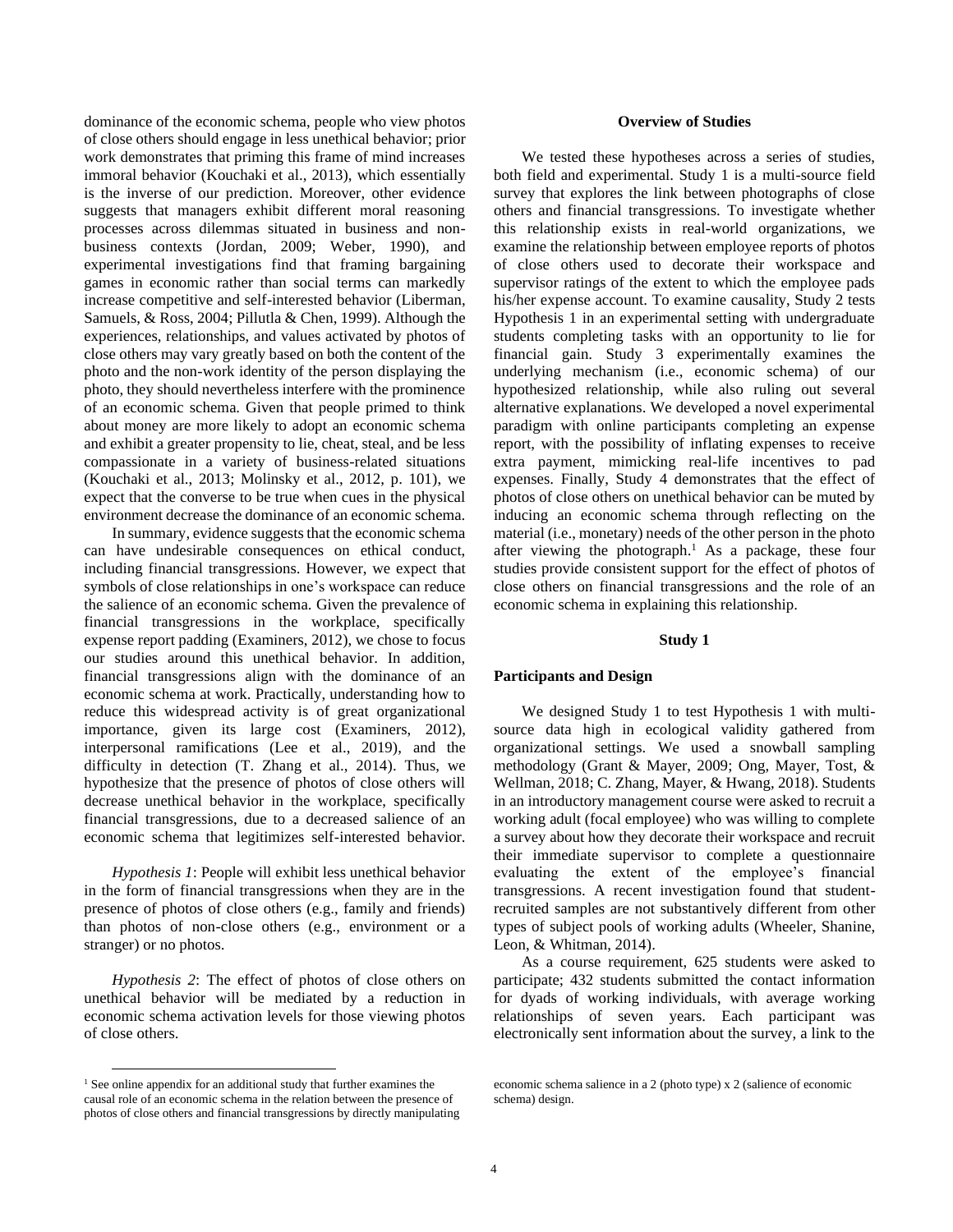survey, and a unique identification number for matching respondent data anonymously. Through this online survey, focal employees were asked to report their physical surroundings (72% of focal employees completed the survey) and their supervisors were asked to report on financiallyrelated unethical behavior (i.e., padding expense accounts) of the focal employee as well as their confidence in making this rating (51% completed the survey). In all, 78% of these paired dyads were complete and usable with supervisors being confident in rating unethical behavior of their employees (supervisors' confidence was assessed using one item, I feel confident in my ability to evaluate my subordinate's (un)ethical conduct, 1= *Strongly disagree* to 7= *Strongly agree*; those falling more than one standard deviation below the mean were excluded). This resulted in 181 pairs of supervisors and focal employees who completed the primary measures.

# **Measures**

**Presence of photo of close other.** Focal employees were asked to report if, in their immediate environment, they have a photo of someone that they are particularly close to (e.g., family member(s) or close friend(s))?  $(1 = No, 2 = Yes)$ .

**Ratings of unethical behavior.** We measured employees' unethical behavior related to financial transgressions by asking supervisors to indicate the extent to which their employee engages in the following behaviors: to what extent does your employee "pad an expense account up to 10%" and "pad an expense account more than  $10\%$ " (1 = Not at all,  $7 =$  Frequently;  $\alpha = .94$ ). These are the two items relating to financial transgressions, our dependent variable of interest, from a validated scale on unethical behavior [\(Akaah,](#page-14-18)  [1996\)](#page-14-18). Prior work has found supervisor measures of employee unethical behavior to be accurate, particularly when those who are not confident in their reports are excluded [\(Mayer,](#page-15-26)  [Kuenzi, Greenbaum, Bardes, & Salvador, 2009\)](#page-15-26), as we have done. Because it can be relatively common for people to pad their expense reports [\(Strout, 2001\)](#page-16-22), it is plausible that companies may continue to employ individuals after becoming aware of this behavior. However, in our dataset, there were few reports of unethical behavior, resulting in a left-skewed distribution. Because the distribution of unethical behavior deviated from common thresholds that are seen as critical for unbiased estimations (Hammer & Landau, 1981), following standard practice, we used the log transformation of this variable [\(Tabachnick & Fidell, 2001\)](#page-16-23). After this transformation, the skewness and kurtosis of the unethical behavior variable were nearer the acceptable ranges (Hammer and Landau, 1981; Diestel, Wegge, & Schmidt, 2014). Results are reported with the transformed, as well as non-transformed variable.

**Ratings of performance.** To ensure we were not capturing mere positive halo effects from having photos of close others up in one's workplace, we also measured supervisors' assessments of performance. If employees'

photos of close others in the workspace produced a halo effect, we would expect to observe positive effects of photos that generalized across all of the supervisors' evaluations (i.e., both financial transgressions and performance). If, however, our theory is correct, then we would expect to observe an effect of the photos on financial transgressions, not performance. We measured employees' performance using an established scale [\(Williams & Anderson, 1991\)](#page-16-24) by asking supervisors to indicate the extent to which they agreed with seven statements regarding their employee, e.g., this person: adequately completes assigned duties, fulfills responsibilities specified in their job description, performs tasks that are expected of them (1 = *Strongly Disagree*, 7 = *Strongly Agree*;  $\alpha = .73$ ).

**Control variables**. Per the advice of Becker [\(2005\)](#page-14-19) and [Bernerth and Aguinis \(2015\),](#page-14-20) we control for variables that have been shown to theoretically correlate with either photos that individuals display or unethical behavior. Focal employees reported several demographic characteristics, including gender and organizational tenure. Though past results have been mixed, some studies have identified gender and tenure differences in ethical conduct [\(Borkowski &](#page-14-21)  [Ugras, 1998;](#page-14-21) [Franke, Crown, & Spake, 1997;](#page-15-27) [Mesmer-](#page-15-28)[Magnus & Viswesvaran, 2005\)](#page-15-28). We also chose to control for other types of photos that prior research has suggested may influence ethical conduct: photos of nature and photos including eyes. Prior research has demonstrated that being exposed to photos of natural settings restores attention and improves the ability to self-regulate [\(Tang & Posner, 2009\)](#page-16-25) an important ability in defending against unethical conduct [\(Gino, Schweitzer, Mead, & Ariely, 2011\)](#page-15-29). As such, employees report if they have photos of the environment in their office. Prior research has also demonstrated that the presence of posters of eyes can decrease unethical conduct [\(Ernest-Jones, Nettle, & Bateson, 2011\)](#page-15-30) and increase prosocial behavior [\(Bateson, Nettle, & Roberts, 2006\)](#page-14-22). As such, employees report if they have photos of those whom they are not close with (e.g., a person you do not personally know, such as a sports figure).

# **Results**

Table 1 contains the descriptive statistics and bivariate correlations for Study 1 variables.

We tested Hypothesis 1 using linear regression. We first regressed unethical behavior (transformed) on gender and organizational tenure. There was no significant effect of gender or tenure. Next, we entered the measure indicating if the focal employee had a photo of a close other present. Consistent with our hypothesis, we found that having a photo of a close other present had a significant negative association with unethical behavior ( $b = -.03$ ,  $\beta = -.15$ ,  $p = .049$ ); results are consistent without controls ( $b = -.03$ ,  $\beta = -.16$ ,  $p = .028$ ). Additionally, we ran the analyses with the above controls and additional measures that indicated whether the focal employee had a photo of the environment or a non-close other. There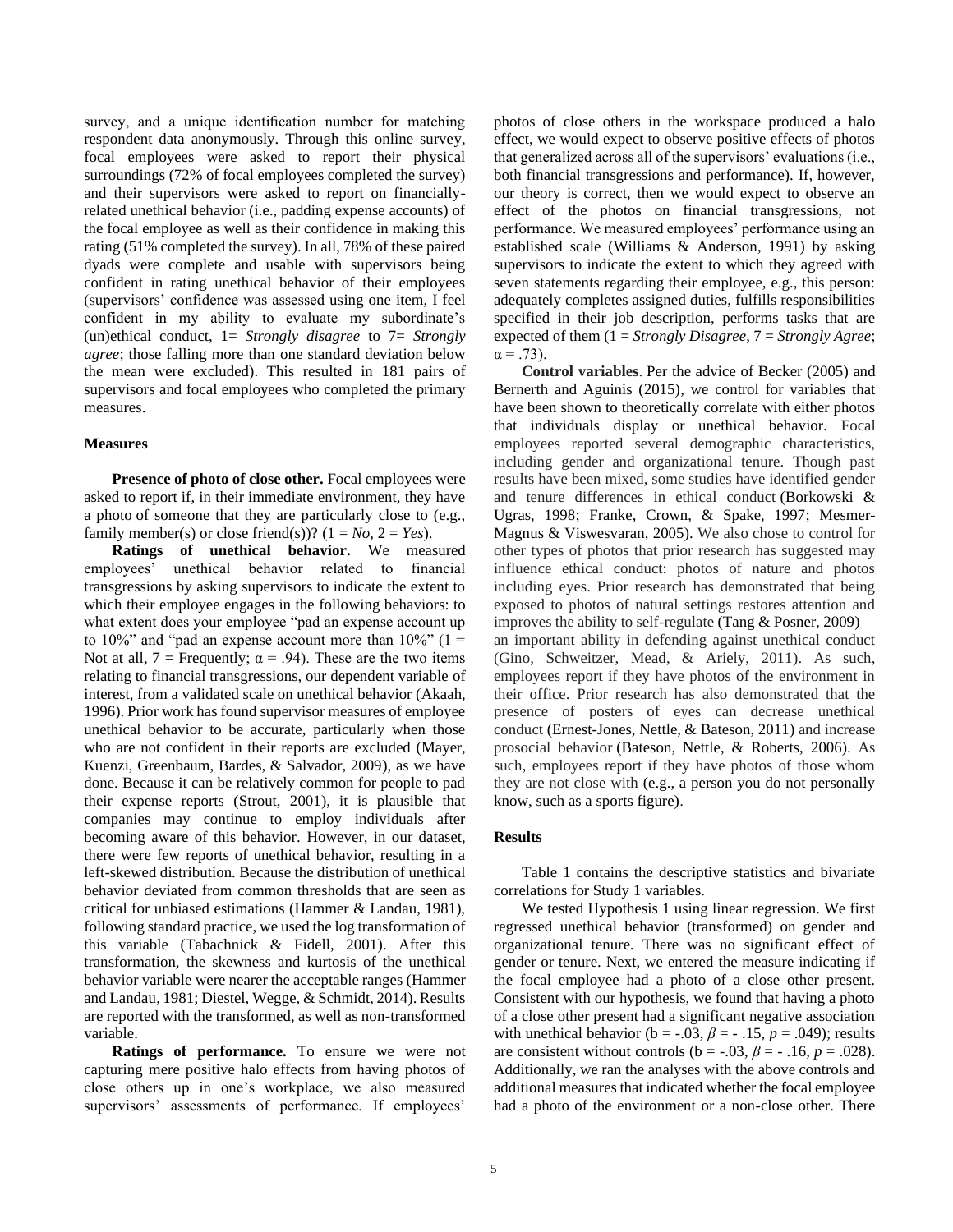was no significant effect of the presence of these other types of photos, and the significant negative effect of having a photo of a close other remained significant ( $b = -0.03$ ,  $\beta = -0.19$ ,  $p =$ .039). These results support Hypothesis 1, which predicted that photos of close others would be associated with lower levels of financial transgressions. However, to test the strength of our results, we ran two sets of subsequent analyses.

Additionally, we examined the results using the nontransformed ratings of unethical behavior. To do so, we ran a negative binomial logistic regression. This model is appropriate given the nature of the non-normal distribution of the non-transformed ratings of unethical behavior [\(Field,](#page-15-31)  [2009\)](#page-15-31). Because this requires the dependent variable to be in integer form, we conservatively converted each non-integer to down to the nearest integer, all supervisor reports of no unethical behavior were zeros. We regressed unethical behavior on gender, tenure, and the presence of a photo of close other. Consistent with our hypothesis, we found that having a photo of a close other present had a significant negative association with unethical behavior ( $\beta$  = -1.14, SE = .42,  $p = .008$ ).<sup>2</sup>

Further, we wanted to ensure there was not a halo effect of having photos of close others present. Thus, we examined the relationship between having photos of close others in one's workspace and supervisor ratings of performance, a common dimension of supervisor-employee evaluation. We first regressed supervisor ratings of performance on gender and organizational tenure. There was not a significant effect of gender; tenure had a significant positive relationship with supervisor performance ratings ( $b = .07$ ,  $\beta = .21$ ,  $p = .007$ ). Next, we entered the measure indicating if the focal employee had a photo of a close other present. We found that having a photo of a close other present did not have a significant association with supervisor performance ratings ( $b = .14$ ,  $\beta =$ .10,  $p = .175$ ). This result is consistent with our theory and inconsistent with the notion that a halo effect may account for the association between photos and financial transgressions.

#### **Discussion**

Using multi-source data, we found a significant negative relationship between having photos of close others in one's office and behaving unethically in reporting one's expenses while controlling for other types of photos (i.e., environment, non-close other). We found support for the first hypothesis even with range restriction in our dependent variable—there was relatively little variance in the supervisor ratings of unethical financial behavior. Additionally, we found evidence that this is not a mere positive halo effect of the presence of photos of close others since these photos are not significantly related to supervisor performance ratings. Although the findings are consistent with Hypothesis 1, an important limitation is that the data are correlational, and we cannot draw causal conclusions; therefore, we sought to address this limitation in Studies 2 through 4 by establishing causation through experimental design using behavioral measures of financial transgression.

#### **Study 2**

## **Participants and Design**

Study 2 was an experiment that tested Hypothesis 1 to establish the causal direction of the effect, thereby addressing the primary limitation of Study 1. Participants included 100 undergraduates who completed the study in exchange for extra credit and the opportunity to earn up to \$8, depending on their performance during the experiment session. Our sample was 77% female ranging in age from 18 to 37 years, with an average of age of 20 years (56% Asian, 20% Latino, 13% Caucasian, 7% South Asian, 2% Multiracial). When participants signed up for the experiment session, the instructions asked them to bring electronic copies of four photos of close others (e.g., parents, grandparents, siblings, spouse) that would be appropriate for use as a decoration in an office workspace in a corporate setting. Participants were told that they could either bring the photos on a USB drive or download them during the session from a website or email account. Participants were assured that the researchers would not retain copies of the photos for any reason or for any length of time.

Upon arrival at the laboratory, participants were told that the session would include a series of short studies. The first study ostensibly was a study of consumer preferences. Participants were told that they would examine and evaluate three styles of picture frames that people commonly use to decorate their workspace. Participants were then told they would engage in an unrelated study about problem-solving performance. Finally, they were told there was leftover money from a prior study, which they could earn based on the die rolling task. The photo manipulation followed.

**Photo manipulation**. Participants were randomly assigned to either the close other photos or control condition. Participants in the close other photos condition were asked to select three of the four photos they brought to the laboratory; most simply downloaded files from online photo libraries upon arriving at the lab. The experimenter then helped participants in the close other photos condition print each photo as a high quality  $4'' \times 6''$  images using a Canon SELPHY CP900 photo printer. Participants in the control condition were told that the photo printer had just broken and given three photos that the experimenter ostensibly printed as test images earlier in the day. The photos in the control

dependent variable, we find a significant effect of photos of close others on unethical behavior ( $b = -$ .11,  $\beta$  = - .19,  $p = .047$ ).

<sup>2</sup> Using linear regression, controlling for gender, tenure, and additional photos, with the nontransformed variable for unethical behavior as the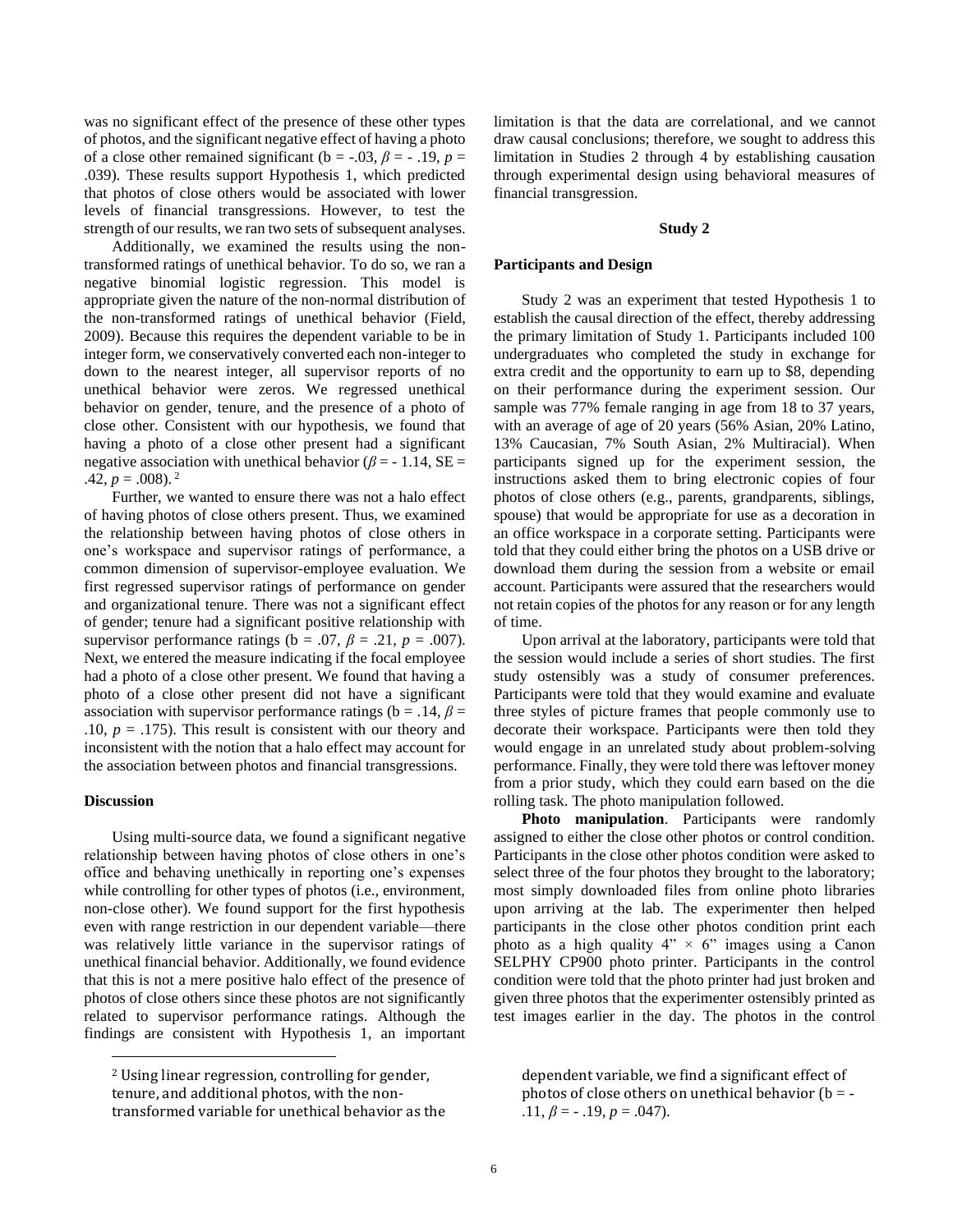condition did not include people (e.g., a tree in the mist, a city skyline at sunrise, a tropical flower).

Once they had the photos they needed, participants were given a packet of materials and were shown to private rooms with workstations that included a desk, a computer, three different picture frames, and a standard six-sided die. Participants worked alone in the room with the door closed. An instruction sheet asked participants to insert one photo in each frame and arrange the frames around their workspace. It then told participants to complete the "second study" so that they could spend some time with the frames before evaluating them. The "second study" included the matrix and die rolling tasks.

To complete the cover story, the instructions asked participants to evaluate each picture frame along several dimensions (e.g., ease of use, attractiveness, willingness to pay) after they completed the "second study." Afterward, participants completed a "third and final study" that was a survey that collected demographic information and included measures unrelated to the current study. During the debriefing at the end of the session, participants were probed for suspicion about the cover story. Two participants who reported that they expected there to be a connection between picture frames and the matrix task were removed from analyses.

#### **Measures**

**Unethical behavior through the matrix task.** The packet of materials included a worksheet with 20 matrices, each of which comprised 12 numbers arranged in a  $3 \times 4$  grid [\(Mazar et al., 2008\)](#page-15-7). Only two of the 12 numbers in each matrix added up to exactly 10 (e.g.,  $4.89 + 5.11 = 10$ ). The instructions told participants that they had four minutes to complete as many matrices as they could, and they would earn \$0.25 for each one they solved successfully. Participants were asked to time themselves using the computer at their workstation and an online stopwatch webpage. Prior research has found that four minutes is insufficient for anyone to solve all 20 matrices.

Before starting the matrix task, participants read that they should record their outcome on the attached collection slip and pay themselves for their performance with money from an envelope in the packet of materials. The envelope contained seven \$1 bills and four quarters. The instructions emphasized that participants should only turn in the collection slip—not the matrix worksheet—at the end of the study because the researchers were only interested in the number of matrices they solved, not which ones they solved. Therefore, the researchers requested that the participants help the experimenter save time between sessions by disposing of the unnecessary papers after they left the laboratory. There also were no identifiers on any of the materials. This procedure was designed to ensure that participants understood that there was no way for the researchers to determine whether individuals misrepresented their scores; in fact, misrepresentation was only detectable by testing for differences in the aggregated scores across the experimental conditions. Moreover, instructions in bold font at the top and bottom of the collection slip asked participants to detach the collection slip from the other pages associated with the matrix task and return only the collection slip and any remaining money to the experimenter. Thus, consistent with other work in this area, we were only able to identify unethical behavior on this task at the group-, rather than individual-level [\(Fischbacher & Föllmi-Heusi, 2013;](#page-15-32) [Greene & Paxton, 2009;](#page-15-33) [Jiang, 2013;](#page-15-34) [Ploner & Regner, 2013;](#page-16-26) [Shalvi, Dana,](#page-16-27)  [Handgraaf, & De Dreu, 2011\)](#page-16-27).

**Unethical behavior through the die rolling task.** After participants recorded their outcome from the matrix task on the collection slip, they read that they should roll the die at their workstation to determine how much bonus money they earned. They were told to multiply the outcome of their roll by \$0.50 to determine their bonus. Participants were again instructed to pay themselves with the money from the envelope. As with the matrix task, there was no way for the researchers to identify whether individuals misrepresented the outcome of the die roll; misrepresentation was only detectable by testing for differences in the reported rolls aggregated across the experimental conditions.

# **Results**

Photo condition affected the amount of money participants claimed for both the matrix and die rolling tasks (See Figure 1). Specifically, a one-way ANOVA indicated that participants paid themselves less for the matrix task when they were in the close other photos ( $M = $1.30, SD = .83$ ) than control condition ( $M = $1.77$ ,  $SD = 1.09$ ),  $F(1, 96) = 5.55$ , *p*  $= .021$ , Cohen's  $d = -.48$ . Similarly, a one-way ANOVA indicated that participants paid themselves less for the die rolling task when they were in the close other photos ( $M =$ \$1.90,  $SD = .82$ ) than control condition ( $M = 2.24$ ,  $SD = .72$ ), *F*(1, 96) = 4.84, *p* = .030, Cohen's *d* = -.44.

The distributions of die rolls can be further examined in terms of whether the proportion of outcomes participants reported deviated from what would be expected from a fair die. Based on simple probability, a fair die should produce an equal distribution of outcomes, with each number coming up about 16.7% (i.e.,  $1/6<sup>th</sup>$ ) of the time. As seen in Figure 2, however, the distributions differed across the two experimental conditions. The distribution of die rolls in the close other photos condition did not differ significantly from the expected distribution,  $D_{\text{max}} = .11$ , Kolmogorov-Smirnov *z*  $= 1.14$ ,  $p = .152$ , whereas the distribution of die rolls in the control condition was significantly different from the expected distribution,  $D_{\text{max}} = .34$ , Kolmogorov-Smirnov  $z =$ 1.98,  $p = .001$ . Moreover, the two distributions differed from each other, Kolmogorov-Smirnov  $z = 1.37$ ,  $p = .046$ . In short, results of the die rolling task suggest that participants in the close other photos condition generally were honest about their outcome, but participants in the control condition were more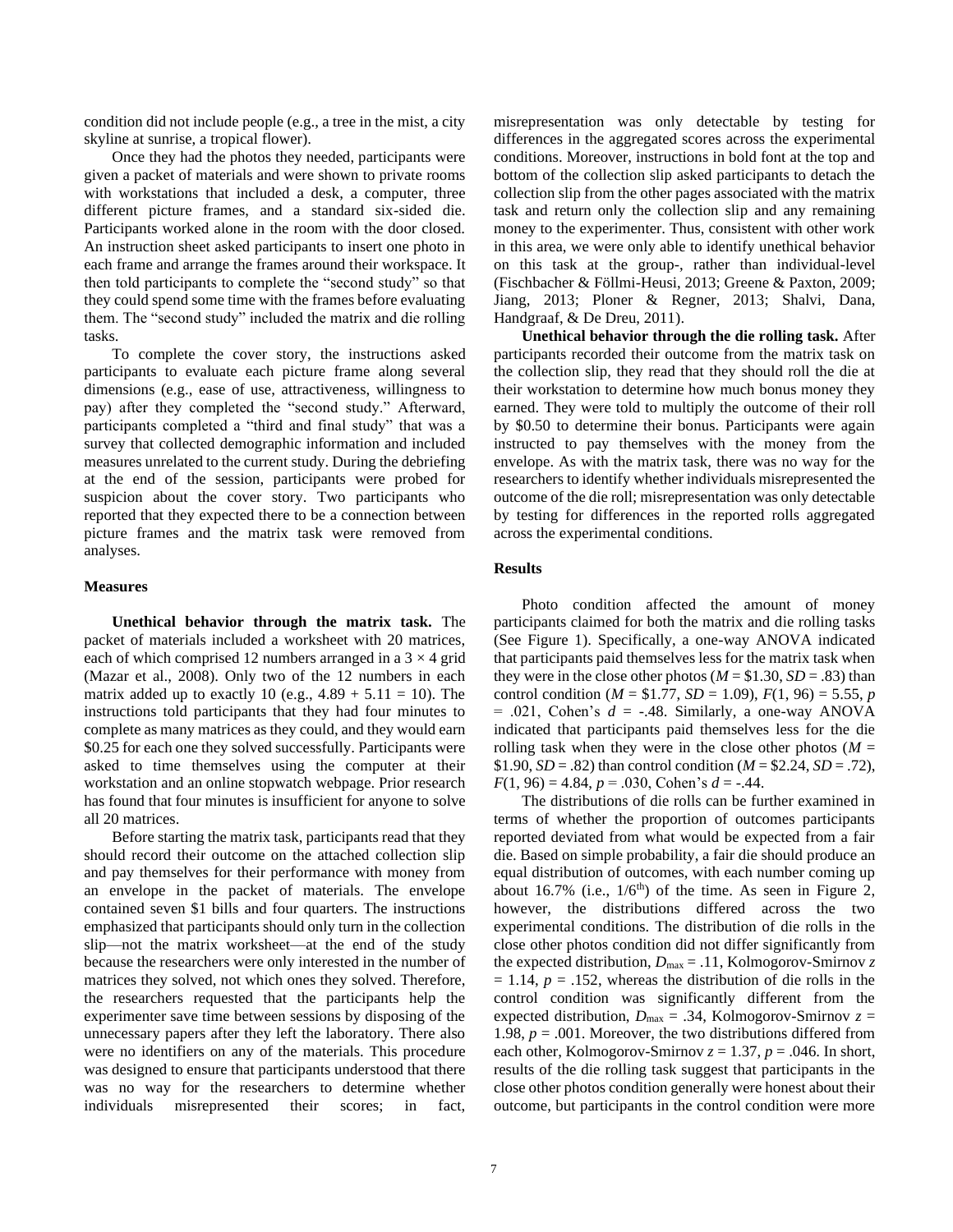likely to misreport their outcome.

Taken together, participants in the close other photos condition paid themselves less than participants in the control condition, which suggests that they cheated less. Although one could question whether the close other photos produced different psychological consequences than the control pictures that somehow caused real differences in performance on the matrix task (e.g., affective or cognitive load), the same rationale cannot account for the difference in the die rolling task, which does not require concentration or sustained effort. Therefore, the interpretation that participants who viewed photos of close others cheated less than those in the control condition is a more parsimonious explanation for the results.

#### **Discussion**

Study 2 provided support for Hypothesis 1. Importantly, the findings demonstrate causal evidence that participants who had photos of close others in their workspace behaved more ethically in reporting their earnings than participants in the control condition (which included photos of the environment). In line with experimental design, whereas Study 2 demonstrates that photos of close others can decrease unethical behavior, it does not examine how frequently this occurs [\(Mook, 1983\)](#page-15-35). In this study, photos are likely more salient than when a photo is up in someone's office; however, results from Study 1 mitigate these concerns by examining the relationship in a natural workplace setting. Thus, internal validity concerns from Study 1 are addressed in Study 2, and ecological validity concerns from Study 2 are addressed in Study 1, thus highlighting the importance of complementary designs when conducting full-cycle micro organizational behavior.

Although one could argue that providing multiple opportunities to commit financial transgressions in Study 2 could create a situation in which moral compensation could occur [\(see Zhong, Liljenquist, & Cain, 2009\)](#page-16-28), the stable pattern of cheating as a function of condition across both dependent measures suggests that moral compensation did not occur, likely because participants completed the two tasks consecutively. Also, some research indicates that reputational concerns and accountability play major roles in inducing moral compensation effects [\(Joosten, Van Dijke, Van Hiel, &](#page-15-36)  [De Cremer, 2014\)](#page-15-36), and reputational concerns and accountability were low in Study 2 because performance on the two tasks was untraceable. Therefore, moral compensation does not appear to operate in this context. Nevertheless, we included only one measure of unethical behavior in the rest of the studies.

#### **Study 3**

To build on the prior two studies, Study 3 tested our proposed mechanism, reduced salience of an economic schema, while ruling out several additional alternative mechanisms (i.e., innocence, legacy, positive affect, otherorientation) using a novel experimental design and more conservative control conditions.

# **Participants**

We recruited 303 participants through Amazon Mechanical Turk (MTurk). This online platform has become popular among social scientists and is of comparable quality to traditional data collection methods [\(Buhrmester, Kwang, &](#page-14-23)  [Gosling, 2011;](#page-14-23) [Downs, Holbrook, Sheng, & Cranor, 2010;](#page-14-24) [Horton, Rand, & Zeckhauser, 2011;](#page-15-37) [Paolacci & Chandler,](#page-15-38)  [2014;](#page-15-38) [Paolacci, Chandler, & Ipeirotis, 2010\)](#page-16-29). Participants were experienced workers on the platform, residents of the United States, and held full-time jobs. Participants all earned \$2, with the opportunity to earn up to \$3 based on their choices in the task. Following exclusion criteria we established a priori, participants who did not fully complete the study (15 participants), completed the study in less than seven minutes (the minimum time it would take to read and answer each question after uploading a photograph; 12 participants), misread the directions for the expense report (e.g., did not report any expenses; 4 participants), or failed the attention check about displaying the photo associated with their condition (28 participants) were not included in the analyses. In total, 59 participants were excluded, which was to be expected, given the onerous necessity of uploading and displaying a photo. Our final sample was 42% female, with an average of 4 years of working experience.

#### **Design and Procedure**

Participants completed the study online. They were asked to display a photo on the left half of their screen for the duration of the study while using a web browser to complete the survey on the right half of their screen. In the instructions for the task, participants read that "…photos were being displayed in order to recreate the type of environment you are typically in at work. A lot of people have photos up around them or on their computer screen that are important, relevant, or interesting to them in some way." These instructions created an important rationale for why the photos should be displayed.

The content of the photo varied across three experimental conditions (details below). After participants indicated that they had set up their screen as requested, they completed an expense report task (see Appendix A). In short, the task asked participants to imagine that they were an employee who had recently completed a business trip. Participants read a detailed description of the company's expense policy, were given maximum amounts that could be reported as well as company average amounts for each type of expense (i.e., taxi, breakfast, lunch, dinner, and snack). Participants then read a detailed description of their day, outlining \$42.50 in expenses incurred.

Participants then completed an expense report in which they had the opportunity to over-report their expenses. To parallel real-world incentives to over-report expenses,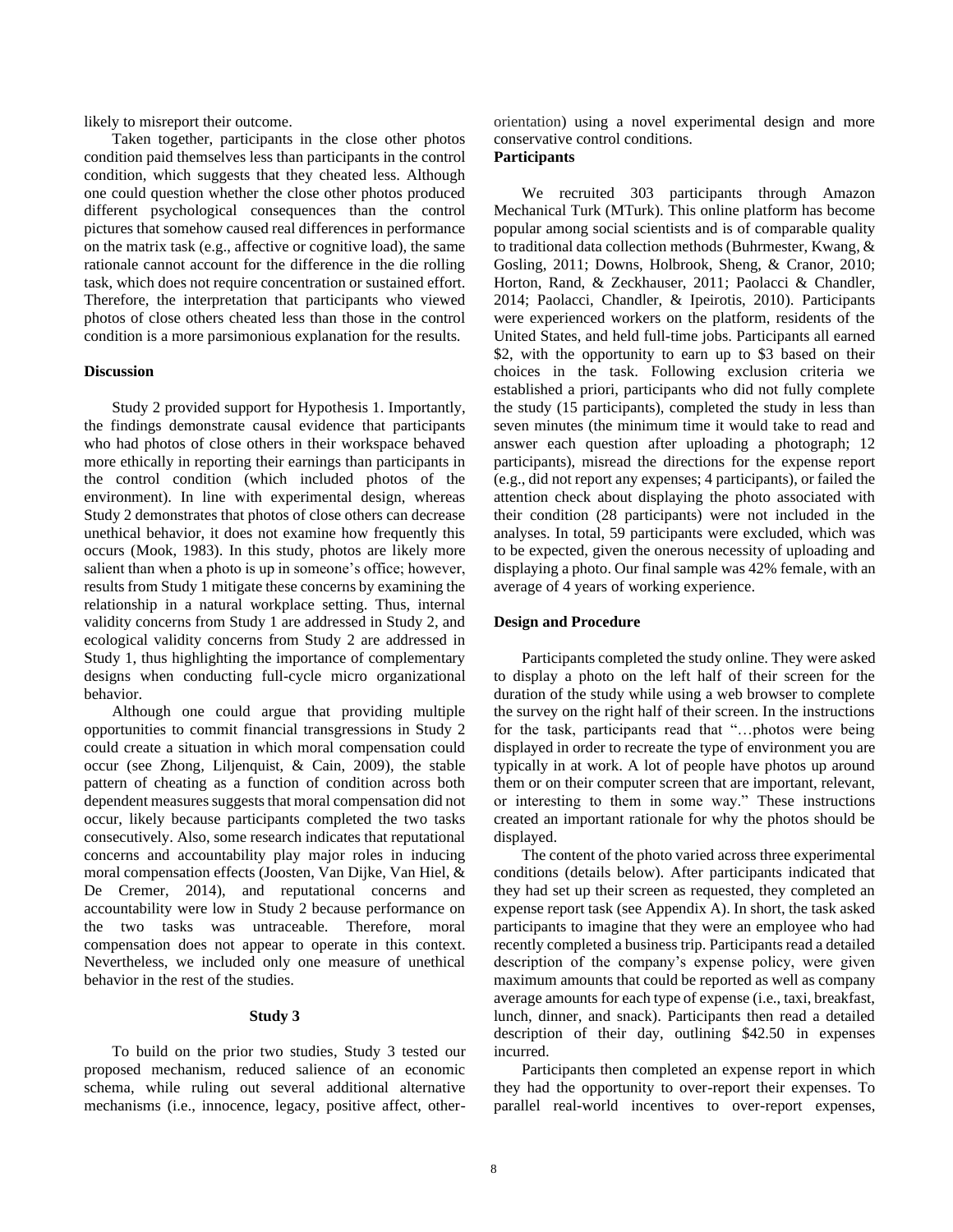participants' payment for completing the survey depended in part on the total amount they claimed on the report; participants received 1% of the amount they expensed in addition to the baseline payment for completing the study. Therefore, participants who over-reported their expenses would be paid more than those who did not. Participants then completed a series of measures to test our proposed mechanism and rule out competing explanations.

**Photo manipulation.** Participants were randomly assigned to one of three photo conditions: close other, self, or stranger (e.g., non-close other). Given that Study 2 used environmental photos as a control, we use photos of people (i.e., self and stranger) as the control conditions for this study to test the robustness of our results and eliminate any potential confounds related to the presence or absence of human faces. This control condition is a conservative test because it ensures that the effect is not merely driven by the presence of eyes watching, which has been linked to a decrease in illegal behavior [\(Dear et al., 2019\)](#page-14-2). Participants in the close other condition were asked to use a picture of someone to whom they felt very close (e.g., a family member or close friend). Participants in the self condition were asked to use a picture of themselves that did not include other people. Participants in both the close other and self conditions were asked to upload the photos to ensure they complied with the instructions. Participants in the stranger condition were asked to download a headshot that we provided of a White male in his early 20's who was dressed casually and was smiling faintly. All participants were asked to display the assigned photo for the duration of the study. At the end of the study, participants were asked to verify that the photo (within the correct condition) was in sight during the task. We also checked to make sure participants did, in fact, upload a photo.

#### **Measures**

**Unethical behavior.** Unethical behavior was operationalized as the amount participants expensed. All of the pertinent information was displayed within one window of our survey. The actual expenses incurred in the description were \$42.50, with participants having the ability to expense up to \$100. Our measure is the amount expensed, of which the participants received a 1% bonus ( $M = 67.98$ ,  $SD = 25.32$ ). In other words, the average participant falsified their expense report by a sizeable amount—over \$25.

**Economic schema.** Participants then described the extent to which they felt the expense report task was an economic decision using two items: "This situation could be described as an economic decision" and "There are very important economic aspects to this decision" (1= *Strongly Disagree*, 7 = *Strong Agree*;  $\alpha = .84$ ). Consistent with the approach of [Bohns, Newark, and Xu \(2016\)](#page-14-25) in measuring this schema, we adapted items from [Aggarwal and Larrick \(2012\),](#page-14-26) amending items to be consistent with this task situation.

**Alternative explanations.** Drawing on the behavioral ethics literature, we also assessed four potential alternative

explanations for the link between photos of close others and unethical behavior*.* First, we assessed *innocence*. [Gino and](#page-15-9)  [Desai \(2012\)](#page-15-9) found that eliciting innocence, also called moral purity, increases prosocial behavior. It is possible that photographs of loved ones may elicit a type of innocence, especially if photographs are of children or relationships dating back to childhood. Participants reported their feelings of innocence using three items developed by [Gino and Desai](#page-15-9)  [\(2012\):](#page-15-9) At this moment in time, I feel innocent, morally pure, and virtuous (1= *Strongly Disagree*, 7 = *Strong Agree*; α = .92).

Second, we assessed *legacy*. [Wade-Benzoni et al. \(2009\)](#page-16-6) found that increased thoughts of one's legacy, due to intergenerational concerns, lead to greater generosity due to increased care about the moral implications of one's decisions. Photos of one's family, particularly if intergenerational, could lead to this type of thinking. Participants reported their concern with legacy using a nineitem scale developed by [Wade-Benzoni et al. \(2009\).](#page-16-6) Sample items include: I feel as though I have made a difference to many people; How to leave my mark on society is something I often think about (1= *Strongly Disagree*, 7 = *Strong Agree*;  $\alpha = .87$ ).

Third, we assessed *positive affect*. [Gaudine and Thorne](#page-15-39)  [\(2001\)](#page-15-39) proposed that positive affect would increase ethical conduct. Despite mixed empirical support [\(Connelly, Helton-](#page-14-27)Fauth, & [Mumford, 2004\)](#page-14-27), we felt this would be worth exploring since personalization has been linked to positive affect [\(Byron & Laurence, 2015\)](#page-14-0) and emotions have been linked to ethical conduct (Tangney [et al., 2007\)](#page-16-30). However, given that personalization more generally impacts positive affect, it could be that the display of any photograph, regardless of content, could boost positive affect. Participants reported their feelings of positive affect using eight relevant items from the PANAS –  $X$  [\(Watson & Clark, 1999\)](#page-16-31). Sample emotions include "happy" and "enthusiastic" (1= *Strongly Disagree*,  $7 =$  *Strong Agree*;  $\alpha = .95$ ).

Finally, we assessed *other orientation*. [De Dreu and](#page-14-5)  [Nauta \(2009\)](#page-14-5) found that other orientation may increase ethical conduct. Photos of close others could lead to increased interest in and concern for others. Participants reported their other orientation using a three-item scale developed by [De](#page-14-5)  [Dreu and Nauta \(2009\).](#page-14-5) Sample items include: I am concerned about the needs and interests of others; I consider others' wishes and desires to be relevant (1= *Strongly Disagree*, 7  $=$  *Strong Agree*;  $\alpha$  = .89).

#### **Results**

A one-way ANOVA found a marginal main effect of photo condition on the amount participants expensed, *F*(2,  $241$ ) = 3.00,  $p = .052$  (see Figure 3). Planned comparisons indicated that those displaying the photo of a close other (*M*  $= 62.25 SD = 23.27$  expensed significantly less than those in the stranger condition ( $M = 70.93$ ,  $SD = 25.82$ ,  $p = .023$ , *Cohen's d* = .35) and marginally less than the self condition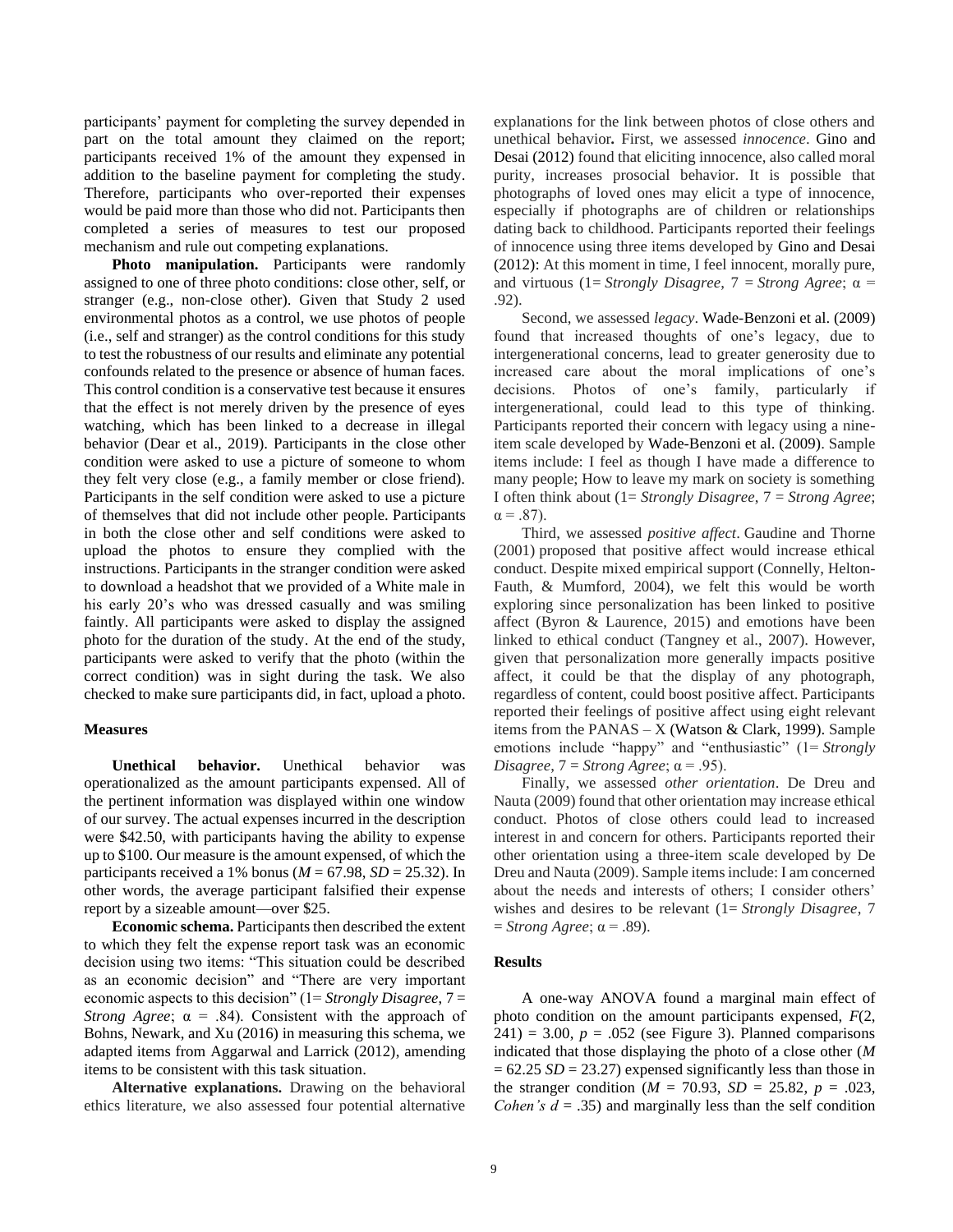$(M = 70.29, SD = 26.12, p = .057, Cohen's d = .33)$ . These results support Hypothesis 1. Further, the means for self and stranger were not significantly different from one another (*p* = .873), thus, in subsequent analyses, we collapse these conditions together and compare them to the close other condition.

Using these collapsed conditions, we again tested Hypothesis 1 using a one-way ANOVA. Consistent with Hypothesis 1, we find that participants expensed significantly less when they had a photo of a close other rather than a photo of themselves or a stranger,  $F(1, 242) = 5.99$ ,  $p = .015$ , *Cohen's*  $d = -0.34$ . To account for unequal group sizes, to be conservative, we also examined the Brown and Forsythe F-Ratio, which weights group variance by the inverse of their sample size, thus reducing the impact of large sample sizes with large variance [\(Field, 2009\)](#page-15-31). Using this test, we continue to find that participants expensed significantly less when they had a photo of a close other rather than a photo of themselves or a stranger, Brown-Forsythe:  $F(1, 166.21) = 6.47$ ,  $p = .012$ . In concert, these results support our first hypothesis.

We tested the mediation model of Hypothesis 2, the effect of the display of photos of close others  $(1 = close\ other\ photo$ condition,  $0 =$  self or stranger photo condition) on unethical behavior through economic schema salience. Using Hayes (2012) PROCESS, we tested for the indirect effect of the presence of a photo of a close other on unethical behavior through economic schema salience. Our analyses demonstrate full mediation,  $b = -2.07$ ,  $SE = 1.12$ ,  $CI (95%) = -4.65$ ,  $-.15$ , with the direct effect of condition on expense no longer significant,  $b = -6.35$ ,  $SE = 3.31$ , CI (95%) = -12.88, .18. These results provide support for Hypotheses 1 and 2.

### **Alternative Mechanisms**

Next, we tested plausible alternative mechanisms that could explain the relationship between photos of a close other and reduced unethical conduct. We used one-way ANOVAs to examine the relationship between the condition and each potential mediator. The analyses revealed that the manipulation did not have a significant effect on innocence,  $F(1, 241) = .65$ ,  $p = .419$ ; Brown-Forsythe:  $F(1, 150.27) = .66$ , *p* = .417, legacy, *F*(1, 242) = .03, *p* = .858; Brown-Forsythe:  $F(1, 153.93) = 0.03$ ,  $p = .857$ , or other-orientation,  $F(1, 242) =$ .68, *p* = .412; Brown-Forsythe: *F*(1, 178.84) =.77, *p* = .381. There was a marginally significant effect on positive affect,  $F(1, 242) = 3.06$ ,  $p = .082$ ; Brown-Forsythe:  $F(1, 147.82) =$ 3.01,  $p = .085$ . Using Hayes (2012) PROCESS, we test for the indirect effect of the presence of a photo of a close other on unethical behavior through economic schema salience, controlling for these four alternative mechanisms. Our results hold; we find a significant indirect effect of photo type on unethical behavior through economic frame,  $b = -1.73$ , SE  $=$ .99, CI (95%)  $=$  -4.07, -.15. Additionally, despite finding no significant relationships between photo conditions and the alternative mechanisms, we tested the mechanisms simultaneously. When including economic frame, innocence, legacy, and positive affect in the mediation model, results indicate that economic frame is driving the only significant indirect effect between photo type and unethical behavior, *b*  $= -1.56$ , SE  $= .92$ , CI (95%)  $= -3.92$ ,  $-.11$ . These results continue to provide support for Hypotheses 1 and 2 while ruling out four alternative mechanisms.

#### **Further Examination of the Self Condition**

In examining our control conditions for this study, it could be argued that photos of the self may be a conservative control condition, because self-focus may also decrease unethical behavior. Some prior work has suggested that photos of the self, via increased self-focus, may induce conformity to standards of behavior, including ethical conduct (e.g., Carver & Scheier, 1981a; Wicklund & Duval, 1971). However, the direction of the effect of self-focus on behavior depends on which standard of comparison is salient (e.g., Carver & Scheier, 1981b). Therefore, photos of one's self may not necessarily decrease ethical behavior because the self operates in both the professional and personal domain, and thus can be a reminder of values, beliefs, or experiences in either location. In our study, many participants in the self condition uploaded professional headshots, which is likely to have made salient standards of behavior included in an economic schema. To examine this assertion, we post-hoc coded the self-photos to analyze if they were taken in the professional (e.g., a professional headshot, *N* = 15) or personal domain (e.g., a wedding picture,  $N = 45$ ), with six photos not being categorized due to ambiguity. Aligned with our theory, those uploading photos identified as professional  $(M = 81.10)$ ,  $SD = 25.20$ ) expensed more than those uploading photos of the self, identified as personal, although this effect was marginally significant ( $M = 65.94$ ,  $SD = 25.98$ ),  $F(1, 59) =$ 3.89,  $p = 0.054$ . This demonstrates that the domain made salient by the photo, personal or professional, is likely driving the observed effect on unethical conduct.

## **Discussion**

The Study 3 findings constructively replicate our findings from Studies 1 and 2 and provide further support for Hypotheses 1 and 2. In particular, we found that participants in the close other photo experimental condition lied about their expenses less than individuals in the control conditions (e.g., self, stranger). Notably, the average participant in each condition did inflate expenses; however, those displaying photos of close others did so significantly less. This study increases the generalizability of our findings by using different control conditions than our previous study. In this study, we compared photos of close others to photos of other people (as opposed to the photos of the environment we used in Study 2) to rule out the potential confound of the general effect of human faces—and eyes more specifically. Additionally, Study 3 provides direct support for our proposed mechanism, reduced salience of an economic schema, while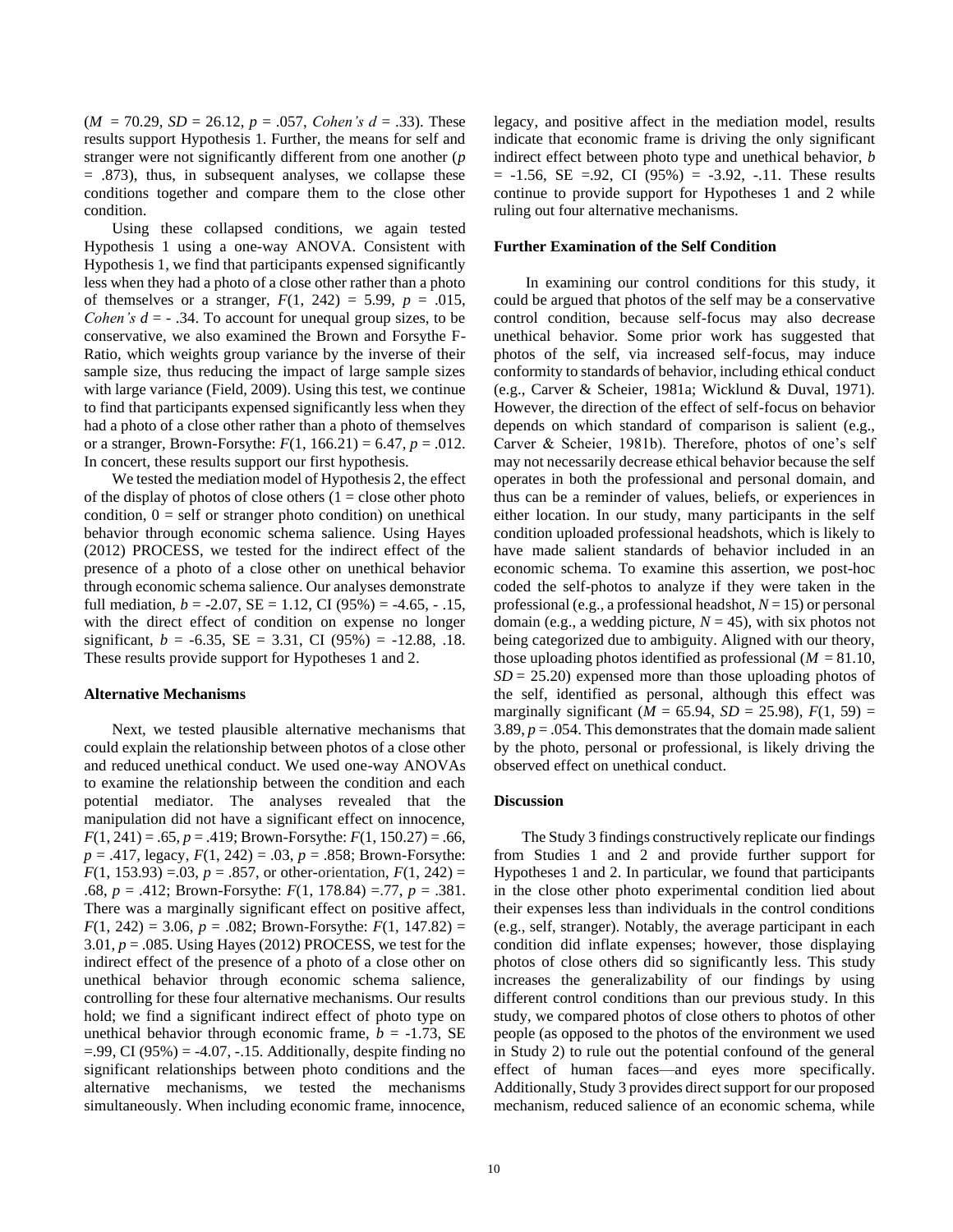simultaneously ruling out several plausible alternative mechanisms, including increased feelings of innocence, thoughts of legacy, positive affect, or other-orientation. Specifically, the presence of photos of close others, compared to control conditions, was not found to be significantly related to measures of these alternative mechanisms. Moreover, we ruled out these alternative mechanisms by controlling for them while examining the indirect effect of economic schema, and including them as alternative indirect pathways while testing our proposed mechanism. The significant indirect effect of photos of close others on unethical behavior through a reduction in the economic schema remained.

## **Study 4**

Study 4 sought additional evidence of the mechanism responsible for the effect of photos of close others on unethical behavior by directly manipulating the extent to which viewing photos of close others would enhance or diminish the salience of an economic schema. Although researchers often investigate the mechanism responsible for an effect by measuring the proposed intervening variable and running statistical tests of mediation (as in Study 3), experiments that manipulate a proposed psychological process also can provide evidence of a causal mechanism [\(Bullock, Green, & Ha, 2010;](#page-14-28) [Sigall & Mills, 1998;](#page-16-32) Schroeder, Risen, Gino, & Norton, 2019; [Spencer, Zanna, &](#page-16-33)  [Fong, 2005\)](#page-16-33). To the extent that a given mechanism plays a critical role in an effect of an independent variable on a dependent variable, researchers should be able to increase or decrease the magnitude of the effect of the independent variable on the dependent variable by exerting experimental control over the mechanism. In Study 4, we sought to demonstrate the role of the economic schema in the effect of photos on unethical behavior by experimentally decoupling photos of close others and the salience of an economic schema.

Study 4 included three conditions; participants in two of the conditions viewed photos of close others, and participants in the other condition viewed photos of the environment as a control (as in Study 2). In one of the close other photo conditions—*the relational condition*—participants viewed their photos of close others and wrote a short passage about feeling close to the people in the photo. We expected the photo and the writing task in this condition to be aligned in that they would reduce the salience of the economic schema and decrease unethical behavior. In the other close other photo condition—*the material needs condition*—participants viewed their photos of close others and wrote about economic aspects of their relationship with the person in the photo. We expected the economic focus of the writing task to prevent the photos from reducing the salience of the economic schema and mitigate the effects of the photos on unethical behavior. In other words, this design aimed to garner more support for our proposed mechanism by muting the effect of photos on unethical behavior by directly manipulating whether photos increase or decrease the salience of the economic schema.

This study also addressed a potential limitation of Studies 2 and 3 by asking participants to select the photos they viewed in both the close other and control conditions. Studies 2 and 3 used experimenter-provided photos in the control condition, and one might wonder how this lack of choice or personal connection to the photos may have influenced the results in those studies.

## **Participants**

We contracted Qualtrics to provide 300 working adults based in the United States. Participants were paid \$2.00, with a chance to earn an additional \$1.00 bonus. As part of their service contract, Qualtrics replaces responses that are deemed unusable due to excessive speeding through the survey, noncompliance with directions, or straight-lining responses (i.e., selecting "strongly agree" for all items). Thus, our final sample included 300 participants with an average age of 59.4 years  $(SD = 12.6$  years); 55% were female.

#### **Design and Procedure**

All participants first completed a car negotiation task designed to simulate the mindset that tends to prevail in the workplace. Participants were then randomly assigned to one of three experimental conditions. In the *relational condition*, participants were asked to use their computer or phone to view photos of close others for one minute. Next, they read the following prompt and responded in a text box:

When we think about those we are close with, we can reflect on the closeness and support in the relationship. In thinking about the people in the photos you just viewed, please describe a time when you felt especially close to them — where were you, what were you doing, how you felt, etc.

In the *material needs condition*, participants were asked to use their computer or phone to view photos of close others for one minute. Next, they read the following prompt and responded in a text box:

When we think about those we are close with, we can reflect on the role we play in meeting that person's material needs. In thinking about the people in the photos you just viewed, please describe a time when you felt responsible for providing them with something material they really wanted or needed—who was in need, what did they need, how you felt, etc.

In the *environment condition*, participants were asked to use their computer or phone to view for one minute "images of a place, like a park, city, or landmark" that did not have people they knew in them. Next, they were asked to describe in a text box what they viewed.

After the experimental manipulation, all participants completed a modified version of the expense report task used in Study 3. Participants were told the maximum the company allowed employees to expense for taxis, breakfast, lunch, snack, and dinner, as well as the average amount the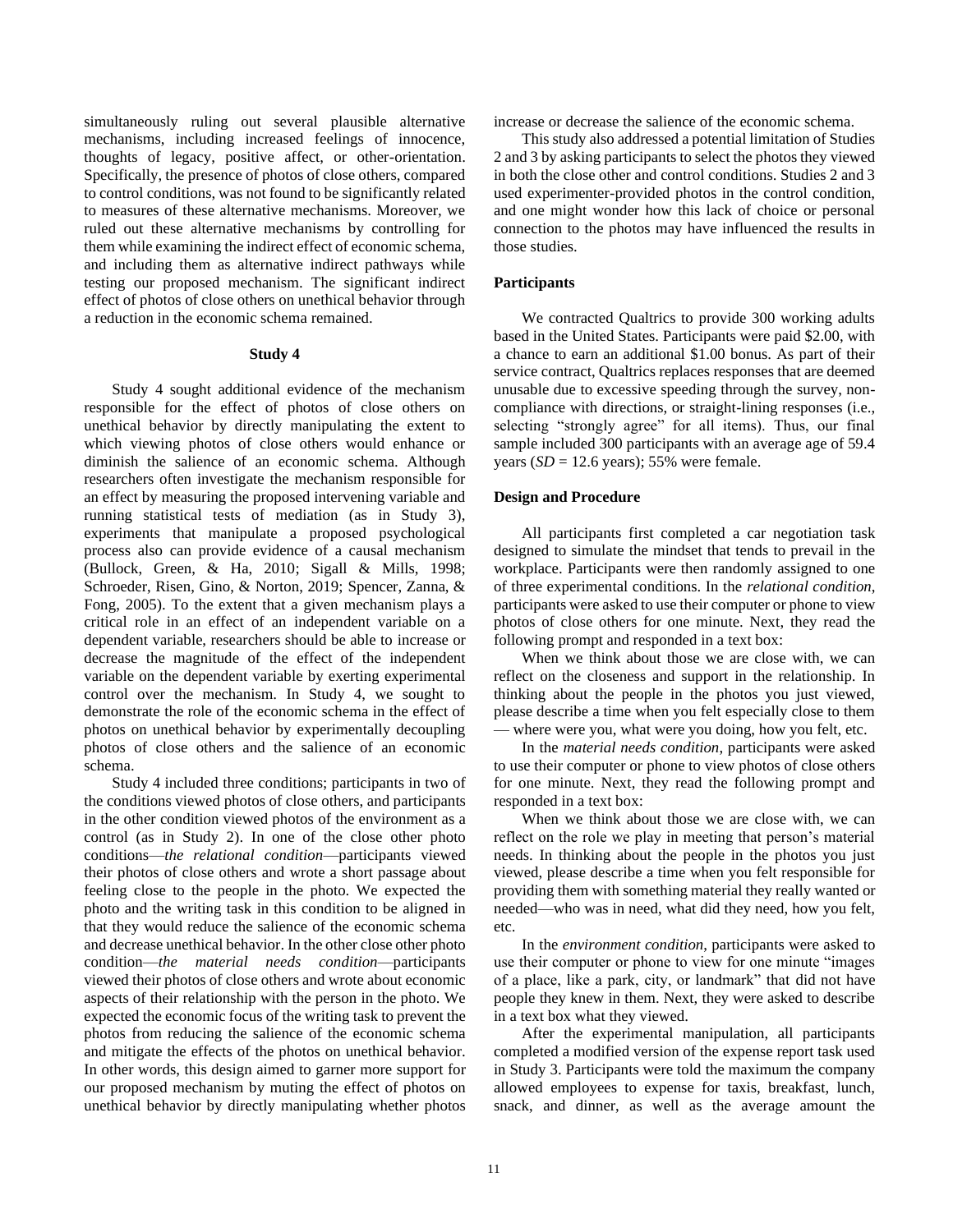employees at the company tended to expense for each item. Participants also were given a table that included six possible values for each item on the expense report. To reduce selfpresentation and accountability concerns, this version of the expense report task asked participants to follow a link to a third-party website (http://dice.virtuworld.net) and roll an online virtual, six-sided die to determine the "actual" expense they ostensibly incurred for each item (e.g., if participants rolled a "1" for the dinner item, their actual dinner expense was \$0.00, if they rolled a "2," their actual dinner expense was \$8.33, etc.). Participants then decided how much they wished to report for each item. Participants earned 1% of their reported expenses in the expense report task as bonus pay. This amended design provides more cover for individuals who wanted to inflate their expenses because unethical conduct could only be detected at the group-, rather than individual- level, similar to the design in Study 2.

# **Results**

A one-way ANOVA tested the effect of the manipulation on unethical behavior (see Figure 4). The omnibus effect of experimental condition was significant,  $F(2, 294) = 3.13$ ,  $p =$ .045. Planned comparisons revealed that the amount participants expensed was lower in the relational (*M* = 57.79,  $SD = 12.81$ ) than in either the material needs ( $M = 62.56$ , *SD*  $= 17.07$ ,  $p = .028$ , Cohen's  $d = .32$ , or the environment conditions ( $M = 62.32$ ,  $SD = 15.54$ ),  $p = .036$ , Cohen's d = .32. No difference existed between the material needs and environment conditions,  $p = .913$ . Taken together, these results provide additional support for Hypotheses 1 and 2.

## **Manipulation Check Results**

To ensure that these writing prompts manipulated the salience of the economic schema as intended, we ran a twocondition pilot study using Prolific. We solicited responses from 100 people; 96 completed the survey. Participants engaged in one of the writing tasks (describing closeness with others or describing the needs of others). Participants then engaged in an established word completion task used to assess the salience of the economic schema. In this task, six words can either be completed in economic terms (e.g., MARKET) or non-economic terms (e.g., MARKER), with the measure being the total number of economic terms listed by each participant (Kouchaki et al., 2013). As expected, a one-way ANOVA found a significant effect of the manipulation on the salience of the economic schema,  $F(1, 95) = 5.08$ ,  $p = .026$ , Cohen's *d* = .46. An economic schema was more salient for participants in the material needs condition ( $M = .81$ ,  $SD =$ .84) than in the relational condition ( $M = .48$ ,  $SD = .58$ ).

# **Discussion**

Study 4 extended the results of Studies 1 through 3 by providing further evidence that economic schema salience is

the mechanism responsible for the effect of photos of close others on unethical behavior. Specifically, our manipulation attenuated the typical effect of photos of close others on unethical behavior by asking participants to focus on the material needs of others, which reinforced economic schema salience. This study provides additional evidence that a reduced salience of the economic schema is driving the reduction in unethical conduct by those participants viewing photos of close others.

## **General Discussion**

Given the frequency and cost of financial transgressions at work, there is great interest in both understanding what contributes to these behaviors and how to curb such conduct. To date, management scholars have thoroughly investigated personal and social factors that influence unethical behavior [\(Kish-Gephart et al., 2010\)](#page-15-1). Comparatively, the influence of the physical context has received less attention, perhaps especially aspects of the physical environment that are unique features of organizations. In this research, we build upon this work to assess how photos of close others impact unethical behavior. Across a field survey and three experiments, we examined the effect of displaying photos of close others on financial transgressions at work. Our results consistently indicate that the presence of photos of close others reduces the likelihood that individuals will engage in financial transgressions (i.e., over-report their earnings and expenses). Moreover, our studies provide convergent evidence that this effect occurs, at least in part, because photos of close others reduce the salience of an economic schema, the mindset that tends to prevail at work. Below we highlight the theoretical implications for the literatures on behavioral ethics, symbols at work, and work-life integration. We also discuss the practical implications of our work.

#### **Theoretical Implications**

This research contributes to multiple literatures. We contribute to the behavioral ethics literature by deepening our understanding of the role of the physical context, an underexamined category of influence on (un)ethical behavior. By focusing on one common aspect of people's physical work environment, we demonstrated that seemingly ordinary elements of the workplace itself could influence behaviors that are serious enough to warrant termination and cost companies a great deal of money in aggregate. Given that the field has rejected purely rational models of ethical decisionmaking and embraced the influence of emotion, motivated reasoning, and bounded cognition (e.g., [Bazerman &](#page-14-29)  [Tenbrunsel, 2011;](#page-14-29) [Chugh, Bazerman, & Banaji, 2005;](#page-14-30) [Ditto,](#page-14-31)  [Pizarro, & Tannenbaum, 2009;](#page-14-31) [Sonenshein, 2007\)](#page-16-34), it is surprising that research has not paid more attention to how the physical environment cues ethical decision making processes. Our results suggest that future research should consider additional features of the physical environment as a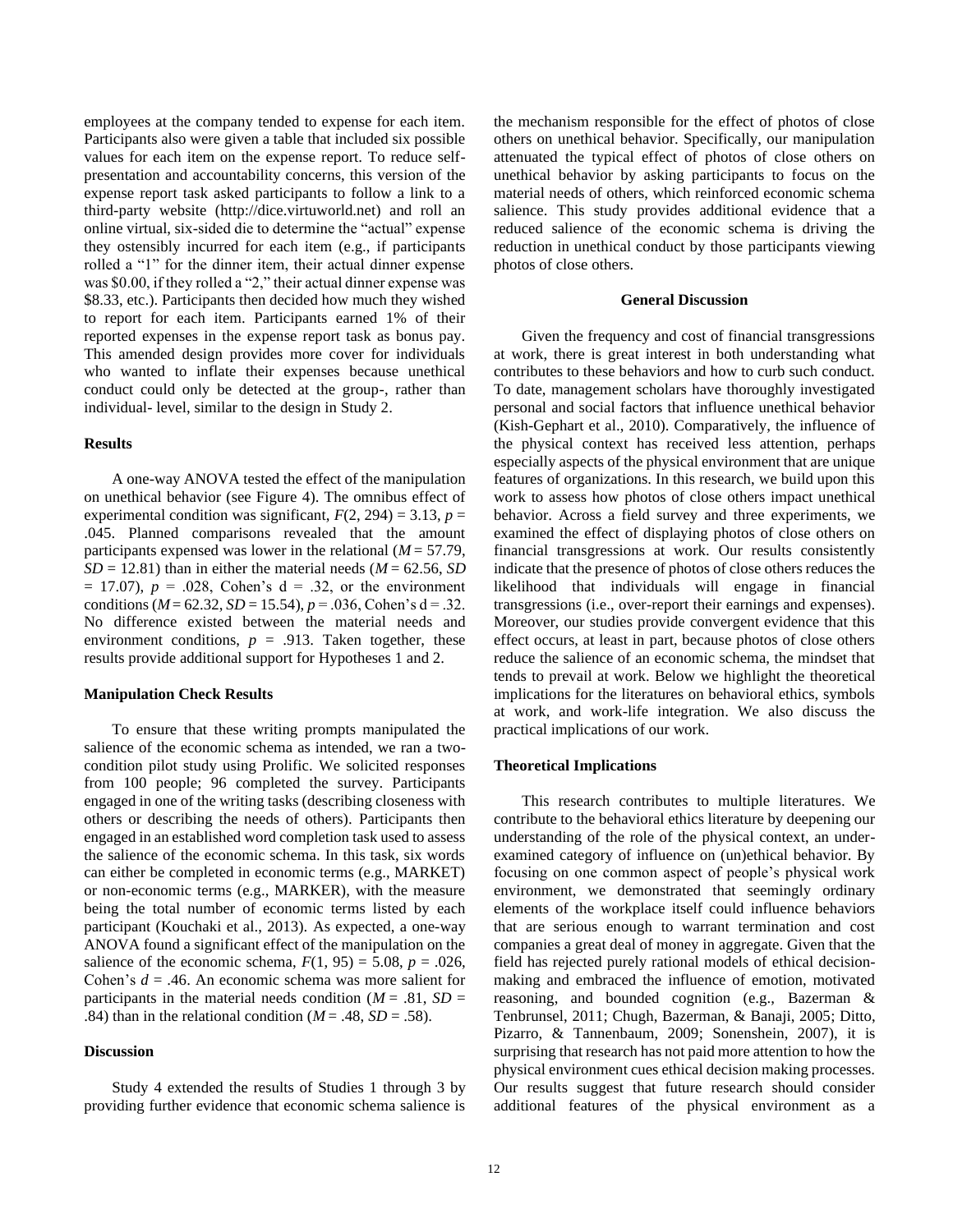potentially powerful and underspecified contributor to (un)ethical behavior. For example, research on types of office design (e.g., open floor plans, cubicles, private offices) tends to focus on employee productivity or satisfaction (Ornstein, 1989) but may influence (un)ethical behavior as well. Similarly, architects and interior designers pay close attention to how the aesthetics of a space can create a particular feel and convey messages about the activities that take place there; these impressions may also influence (un)ethical behavior. For example, the current federal administration is considering mandating a classical architecture—similar to a typical banking aesthetic—in federal buildings (McGuigan, 2020), which may have unintended consequences by further enforcing an economic schema in these environments. Furthermore, there are any number of smaller decisions about ornamenting physical spaces that may reinforce an economic schema, including conspicuously placed sales awards or even stock tickers in business schools.

Although our studies focused on photos of close others, our theory addresses the much broader notion of how reestablishing connections with family, friends, and potentially other important aspects of our non-work self can reduce the salience of an economic schema and curtail our willingness to transgress clear standards for behavior. Therefore, we extend prior theories on how economic thinking dominates the work environment and negatively impacts ethical conduct [\(Kouchaki et al., 2013;](#page-15-11) [see also Messick, 1999\)](#page-15-13). Moreover, we add to the literature on potential interventions for unethical behavior (see [T. Zhang et al., 2014\)](#page-16-0) by highlighting the potential power of harnessing relationships people have outside the immediate decision context as a means to reducing the salience of the economic mindset. In short, our studies of photos provide one practical way to combat unethical behavior in the workplace, but they open the door to a more general approach that can address the downside of the pervasiveness of an economic schema at work. Future work should explore other ways to reduce the hegemony of an economic schema at work by making aspects of the non-work self salient; this may include the effects of displaying other workspace decorations (e.g., your child's artwork, "best dad/mom ever" coffee mug), taking personal calls, responding to emails from friends and family, and using social media at work, as well as, the residual effects of how people use time off (e.g., spending holidays with family or friends, taking "me time," or accomplishing necessary appointments and other tasks).

Our research also extends the burgeoning literature on symbols and materiality at work [\(Byron & Laurence, 2015;](#page-14-0) [Desai, 2011;](#page-14-6) [Elsbach, 2004;](#page-15-14) [Fayard & Weeks, 2007;](#page-15-2) [Gosling](#page-15-15)  [et al., 2002;](#page-15-15) [Orlikowski & Scott, 2008\)](#page-15-5). Specifically, we extend and empirically examine Byron and Laurence's [\(2015\)](#page-14-0) inductive theory about the organizational implications of symbolic reminders of the self that exist in the items people use to personalize their office by demonstrating that these symbolic reminders can reduce unethical conduct. Prior theorizing suggests that personalization influences self-

regulation by directing attention and generating affect [\(Byron](#page-14-0)  [& Laurence, 2015;](#page-14-0) [Selcuk, Zayas, Günaydin, Hazan, & Kross,](#page-16-35)  [2012\)](#page-16-35). Our work extends this perspective by identifying unethical behavior as an important consequence of symbols and materiality and by linking personalization to the salience of an economic schema. Furthermore, our field study suggests that features of the environment may have effects that endure rather than fade from view. Research on selective attention demonstrates that people do not always attend to all stimuli in their environment [\(Becklen & Cervone,](#page-14-32) 1983; [Neisser &](#page-15-40)  [Becklen, 1975\)](#page-15-40). Thus, one could question the extent to which individuals could get used to having photos in their environment, which could cause the effect to dissipate over time. Nevertheless, Study 1 found effects of photos in the workplace that almost certainly were not novel to participants at the time of the survey. Future research could investigate why photos of close others have an enduring effect, whereas other stimuli may not capture people's attention. For example, people may be especially likely to attend to their photos of close others because they desire to notice and have reminders of their loved ones, have strong emotional connections with the individuals in the photos, or periodically update these photos.

Additionally, the current findings speak to the literature on work-life integration [\(Rothbard et al., 2005\)](#page-16-12). Most importantly, we find that work-life integration in the form of photos of close others has positive implications for organizations by decreasing unethical conduct at work. However, it is also noteworthy that our field study found that supervisors (who had an ongoing, long-term working relationship with their employees) did not view their employees' performance differently as a function of whether they displayed photos of close others in their workspace. Although it is always necessary to use caution when interpreting a null effect, this result contrasts with previous research that found that referencing non-work roles may have negative implications of people's initial inferences about employees or job candidates [\(Uhlmann et al., 2013\)](#page-16-4). In sum, we document one clearly positive aspect of allowing individuals to display photos at work, and we find some evidence that workplace personalization with items unrelated to work may not be as detrimental to people's impressions of employees as previously thought, at least in the case of established, working relationships as opposed to first impressions.

# **Practical Implications**

Our findings have practical implications at both the individual- and organization-level. Individuals who are interested in guarding against unethical behavior in the workplace could choose to display photos of close others in their workspace. This will serve as a reminder of one's nonwork self and reduce the salience of the economic schema, as long as one does not reflect on the material needs of that other. Though the popular press recommends against keeping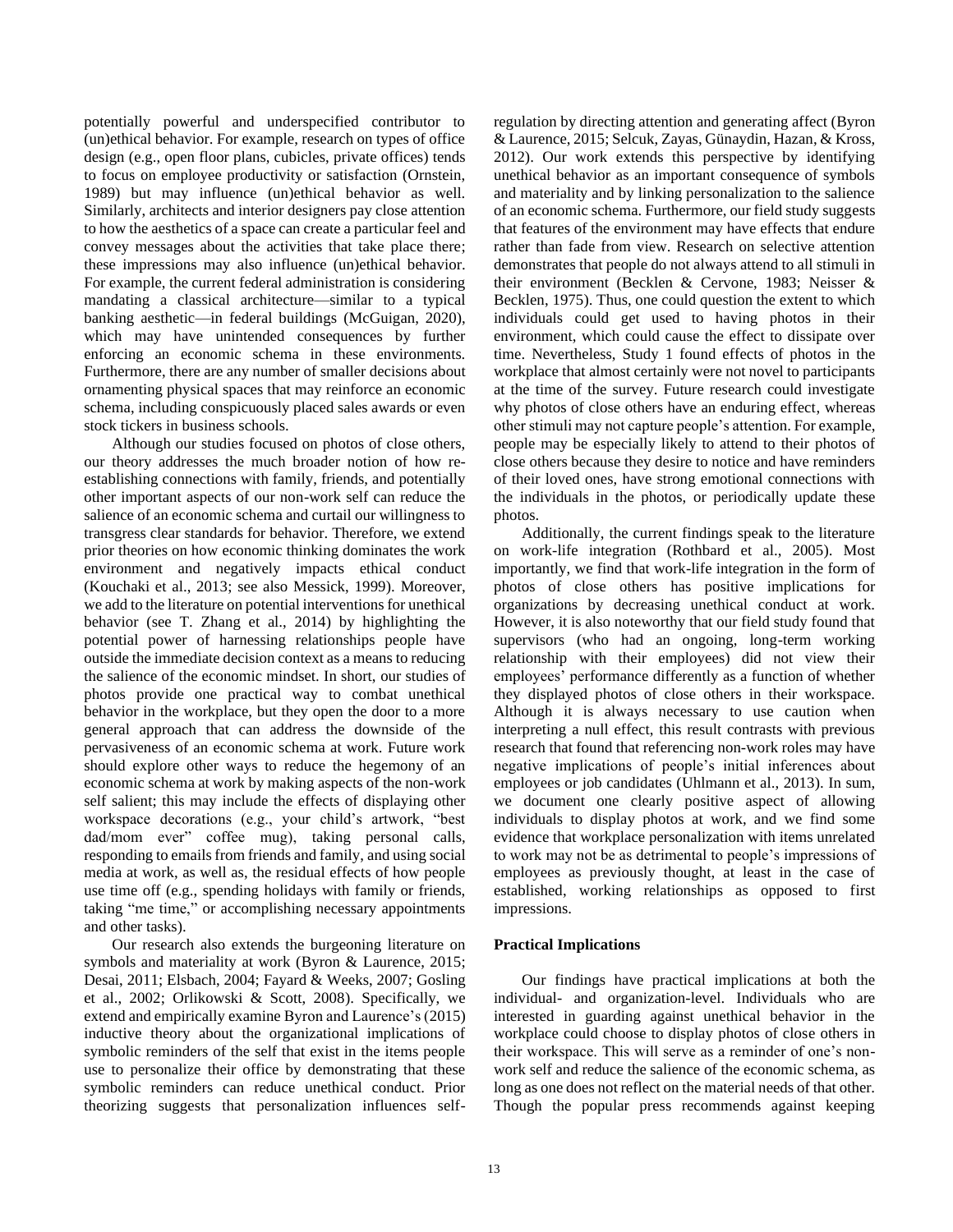photos of close others in the workplace [\(Deutsch, 2013;](#page-14-33) [Fisher, 2008\)](#page-15-17), our findings imply that companies should consider going against this advice if they seek to discourage employees from committing self-serving financial transgressions and potentially other unethical behaviors. Through our studies, we find a range of small to medium effect sizes; though the effects are not large in magnitude, given the pervasive nature of financial transgressions, and the resulting aggregate costs, these changes are meaningful in practice. For example, participants in Study 3 who viewed photos of close others expensed about \$8.00 less than those in other conditions on average. If an organization has monthly expense reports from numerous employees, it is easy to envision the financial impact of this level of reduction in unethical behavior over time.

More broadly, companies and individuals alike should be mindful of how their physical surroundings may be influencing their behavior. Organizations that are interested in reducing unethical behavior in the workplace may find ways to encourage employees to bring symbols of their non-work selves into the workplace or consider company activities that could similarly facilitate the integration of different aspects of people's lives [\(Edwards & Rothbard, 2000\)](#page-15-16). Whereas some organizations encourage segmentation of work and life by penalizing those who bring outside topics into work [\(Fisher,](#page-15-17)  [2008;](#page-15-17) [Uhlmann et al., 2013\)](#page-16-4), our findings suggest that this segmentation may have an unexpected downside in terms of unethical behavior. Our results suggest that subtle adjustments to the physical context can alter employee behavior, and it should, therefore, be possible to design organizational interventions that help to inhibit fraud and other forms of undesirable behavior. Given that asset misappropriation is difficult to detect and has a hefty cost, identifying inexpensive ways to curb it should be of great interest to organizations.

# **Strengths, Limitations, and Future Directions**

The current research has several strengths. Theoretically, we contribute to the behavioral ethics, symbols at work, and work-life integration literatures by considering the role of the physical context (i.e., photos) and building on prior work in this domain to better understand unethical behavior in the workplace. Methodologically, we take a full-cycle micro organizational behavior approach [\(Chatman & Flynn, 2005\)](#page-14-8) by utilizing multi-source field data and experimental findings with behavioral outcomes to demonstrate our effect across several contexts, with different tasks, and compared to different controls. Also, our field study paired employees' reports of how they personalized their workspace with their supervisor's assessment of their unethical behavior, which, to a large degree, eliminates self-desirability concerns and common method variance. Additionally, we support the rationale for our theory by testing our proposed mechanism and addressing alternative explanations. We provide further causal support for our proposed mediator by manipulating our mechanism to turn off the effect in Study 4 [\(Spencer et al.,](#page-16-33)  [2005\)](#page-16-33).

Despite these strengths, our research has a number of limitations that leave room for future directions. First, we chose a very specific dependent variable, financial transgressions. Our pointed focus was driven by the link between an economic schema and transgressions involving economic outcomes, such as money, and the hefty cost of this particular unethical behavior. Although this outcome is commonly studied in the behavioral ethics literature, future work could explore our proposed effect on a broader range of unethical workplace behaviors. We also look at a specific aspect of the physical context: photographs. This particular focus is driven by its workplace prevalence, as well as recent theoretical attention given to bringing family life into the workplace [\(Uhlmann et al., 2013\)](#page-16-4). However, future work should explore additional elements of the physical context (e.g., awards, diplomas, artwork) and explore the potential positive and negative outcomes both for organizations (e.g., performance, ethical behavior) and individuals (e.g., interpersonal relationship quality).

Second, our field study establishes correlational evidence in the real world, but leaves open the possibility of several third-variable explanations. Despite this drawback, since these ideas are rarely tested outside of the lab, we felt it was important to include a demonstration of the effect within organizations. Moreover, we addressed potential alternative explanations with our experimental designs, including tests of several potential alternative mechanisms. Nevertheless, future research could further explore these effects in organizational settings with field experiments.

Finally, future work could explore additional underlying mechanisms for this relationship and explore boundary conditions. In terms of mechanisms, we were able to address a variety of alternative explanations: innocence, legacy, otherorientation, and positive affect. However, it is always possible that other potential alternative mechanisms play a role in the relationship. To further pinpoint the mechanism, future research could explore which aspects of non-work relationships are driving these effects, as the meaning and values communicated by particular photos may be personalized to the particular image and viewer. It may be that the schema replacing the economic schema differs by photograph selected, so future work could more pointedly direct the types of relationships in the photos and elicit particular sets of values. Additionally, it could be that some people who view photos of themselves with their children become concerned about their legacy, whereas others who view photos of themselves with their children become reminded of innocence or experience strong positive affect. Future research would need to identify whether or how these interactions that reflect how people make meaning from photos have important downstream consequences above and beyond the more general effect on decreasing unethical behavior that we demonstrate in the current research. Additionally, it would be interesting to explore whether this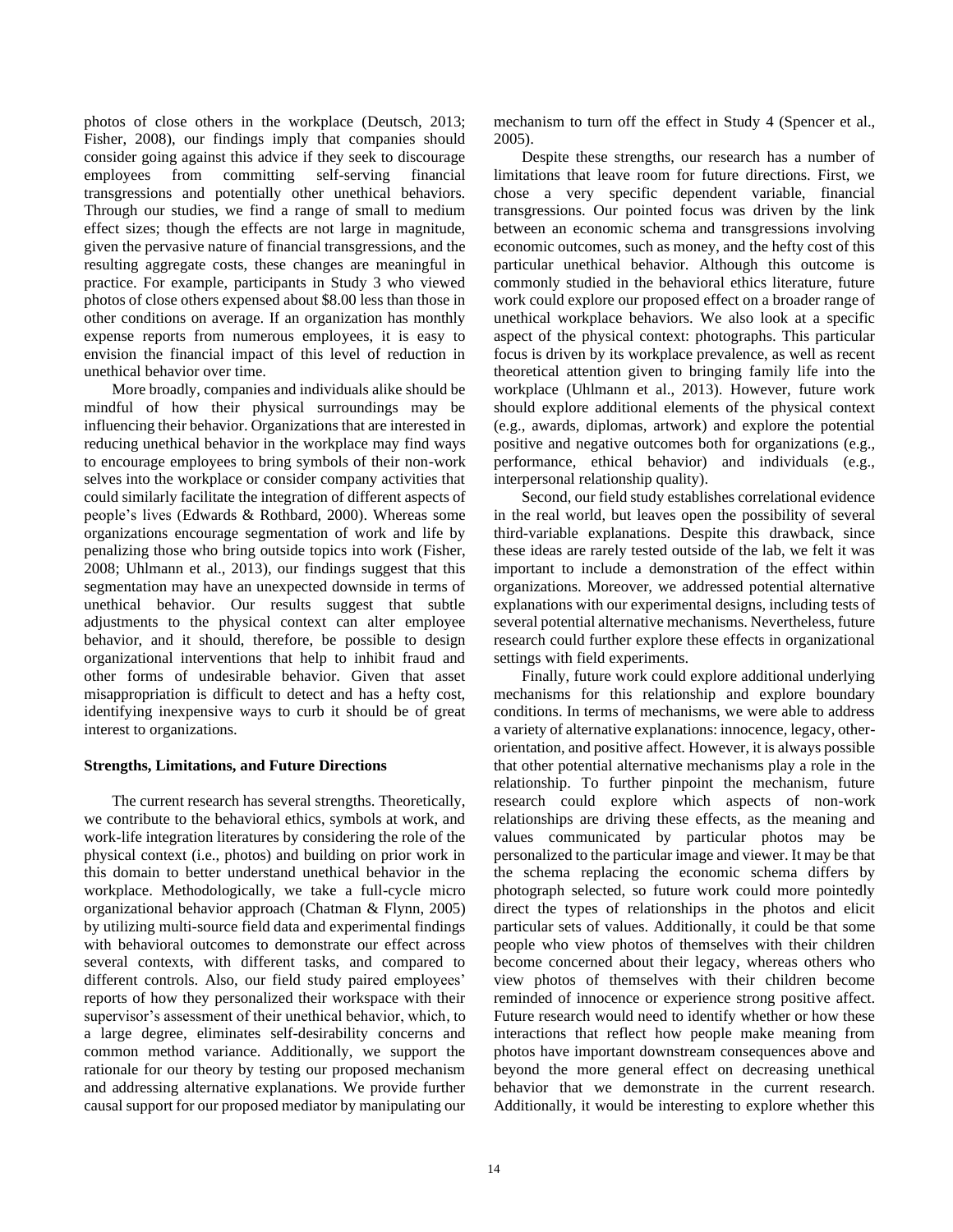effect is consistent across individuals with differing levels of moral attentiveness, moral identity, work-life integration [\(i.e.,](#page-16-12)  [segmenters versus integrators, Rothbard et al., 2005\)](#page-16-12), or in organizations with varying ethical climates.

#### **Conclusion**

The work domain is imbued with a dominant logic of economic rationality. An unintended side effect of this reality is that individuals in organizations are more likely to view decisions through an economic lens, which is linked to unethical conduct. Scholarly research and popular press accounts that suggest that aspects of one's personal life should remain segmented from work potentially compound the problem. Our findings suggest that a more holistic existence at work, including bringing one's personal life to the office through photos of close others, provides a useful counterbalance to the economic schema that pervades the work context that decreases in unethical conduct.

#### **References**

- <span id="page-14-26"></span>Aggarwal, P., & Larrick, R. P. (2012). When consumers care about being treated fairly: The interaction of relationship norms and fairness norms. *Journal of Consumer Psychology, 22*(1), 114-127.
- <span id="page-14-18"></span>Akaah, I. P. (1996). The influence of organizational rank and role on marketing professionals' ethical judgments. *Journal of Business Ethics, 15*(6), 605-614.
- <span id="page-14-15"></span>Anderson, J. R. (1983). A spreading activation theory of memory. *Journal of Verbal Learning and Verbal Behavior, 22*(3), 261-295.
- <span id="page-14-16"></span>Bargh, J. A., & Ferguson, M. J. (2000). Beyond behaviorism: On automaticity of higher mential processes. *Psychological Bulletin, 126*(6), 925-945.
- <span id="page-14-11"></span>Bartels, D. M. (2008). Principled moral sentiment and the flexibility of moral judgement and decision making. *Cognition, 108*(2), 381-417.
- <span id="page-14-12"></span>Bartels, D. M., Bauman, C. W., Cushman, F. A., Pizarro, D. A., & McGraw, A. P. (2015). Moral judgment and decisio making. In G. Keren & G. Wu (Eds.), *The Wiley Blackwell Handbook of Judgment and Decision Making*. Chichester, UK: Wiley.
- <span id="page-14-22"></span>Bateson, M., Nettle, D., & Roberts, G. (2006). Cues of being watched enhance cooperation in a real-world setting. *Biology Letters, 2*(3), 412- 414.
- <span id="page-14-29"></span>Bazerman, M. H., & Tenbrunsel, A. E. (2011). *Blind spots: Why we fail to do what's right and what to do about it*: Princeton University Press.
- <span id="page-14-10"></span>Bechky, B. A. (2006). Talking about machines, thick description, and knowledge work. *Organization Studies, 27*(12), 1757-1768.
- <span id="page-14-19"></span>Becker, T. E. (2005). Potential problems in the statistical control of variables in organizational research: A qualitative analysis with recommendations. *Organizational Research Methods, 8*(3), 274-289.
- <span id="page-14-32"></span>Becklen, R., & Cervone, D. (1983). Selective looking and the noticing of unexpected events. *Memory & Cognition, 11*(6), 601-608.
- <span id="page-14-20"></span>Bernerth, J. B., & Aguinis, H. (2015). A critical review and best-practice recommendations for control variable usage. *Personnel Psychology, 69*(1), 229-283.
- <span id="page-14-14"></span>Bird, F. B., & Waters, J. A. (1989). The moral muteness of managers. *California Management Review, 32*(1), 73-88.
- <span id="page-14-25"></span>Bohns, V. K., Newark, D. A., & Xu, A. Z. (2016). For a dollar, would you…? How (we think) money affects compliance with our requests. *Organizational Behavior and Human Decision Processes, 134*, 45-62.
- <span id="page-14-21"></span>Borkowski, S. C., & Ugras, Y. J. (1998). Business students and ethics: A meta-analysis. *Journal of Business Ethics, 17*(11), 1117-1127.
- <span id="page-14-4"></span>Brill, M., Margulis, S. T., & Konar, E. (1984). *Using office design to increase productivity* (Vol. 1): Workplace Design and Productivity.
- <span id="page-14-3"></span>Brunia, S., & Hartjes-Gosselink, A. (2009). Personalization in non-territorial offices: a study of a human need. *Journal of Corporate Real Estate, 11*(3), 169-182.
- <span id="page-14-23"></span>Buhrmester, M., Kwang, T., & Gosling, S. D. (2011). Amazon's Mechanical Turk: A new source of inexpensive, yet high-quality, data? *Perspectives on Psychological Science, 6*(1), 3-5.
- <span id="page-14-28"></span>Bullock, J. G., Green, D. P., & Ha, S. E. (2010). Yes, but what's the mechanism?(don't expect an easy answer). *Journal of Personality and Social Psychology, 98*(4), 550-558.
- <span id="page-14-0"></span>Byron, K., & Laurence, G. (2015). Diplomas, photos, & tchotchkes as symbolic self-representations: Understanding employees' individual use of symbols. *Academy of Management Journal, 58*(1), 298-323.
- Cai, W., Huang, X., Wu, S., & Kou, Y. (2015). Dishonest behavior is not affected by an image of watching eyes. *Evolution and Human Behavior, 36*(2), 110-116.
- <span id="page-14-9"></span>Carlile, P. R. (2013). Artifacts and knowledge: Negotiation across domains. In A. Rafaeli & M. G. Pratt (Eds.), *Artifacts and organizations: Beyond mere symbolism* (pp. 101-117). Florence, KY, USA: Psychology Press.
- Carver, C. S., & Scheier, M. F. (1981a). Attention and self-regulation: A control theory approach to human behavior. New York, NY: Spriger-Verlag.
- Carver, C. S., & Scheier, M. F. (1981b). The self-attention-induced feedback loop and social facilitation. *Journal of Experimental Social Psychology, 17*(6), 545-568.
- <span id="page-14-8"></span>Chatman, J. A., & Flynn, F. J. (2005). Full-cycle micro-organizational behavior research. *Organization Science, 16*(4), 434-447.
- <span id="page-14-30"></span>Chugh, D., Bazerman, M. H., & Banaji, M. R. (2005). Bounded ethicality as a psychological barrier to recognizing conflicts of interest. In D. A. Moore, D. M. Cain, G. Loewenstein, & M. H. Bazerman (Eds.), *Conflict of interest: Challenges and solutions in business, law, medicine, and public policy* (pp. 74-95).
- <span id="page-14-17"></span>Collins, A. M., & Loftus, E. F. (1975). A spreading-activation theory of semantic priming. *Psychological Review, 82*(6), 407-428.
- <span id="page-14-27"></span>Connelly, S., Helton-Fauth, W., & Mumford, M. D. (2004). A managerial inbasket study of the impact of trait emotions on ethical choice. *Journal of Business Ethics, 51*(3), 245-267.
- <span id="page-14-5"></span>De Dreu, C. K. W., & Nauta, A. (2009). Self-interest and other-orientation in organizational behavior: Implications for job performance, prosocial behavior, and personal initiative. *Journal of Applied Psychology, 94*(4), 913-926.
- <span id="page-14-2"></span>Dear, K., Dutton, K., & Fox, E. (2019). Do 'watching eyes' influence antisocial behavior? A systematic review & meta-analysis. *Evolution and Human Behavior, 40*(3), 269-280.
- <span id="page-14-6"></span>Desai, S. D. (2011). *Warding off organizational vampires: Moral cues and social norms as a necklace of garlic.* (3450577 Ph.D.), The University of Utah, Salt Lake City, UT. ProQuest Dissertations & Theses A&I; ProQuest Dissertations & Theses Full Text; ProQuest Dissertations & Theses Global database.
- <span id="page-14-1"></span>Desai, S. D., & Kouchaki, M. (2017). Moral symbols: A necklace of garlic against unethical requests. *Academy of Management Journal, 60*(1), 7- 28.
- <span id="page-14-33"></span>Deutsch, G. (2013). Don't work too hard: 7 secret sins at work. *ABC News*. Retrieved from ABC News website: [http://abcnews.go.com/Business/work-hard-secret-sins-work/](http://abcnews.go.com/Business/work-hard-secret-sins-work/story?id=19195346#5)  [story?id=19195346 -](http://abcnews.go.com/Business/work-hard-secret-sins-work/story?id=19195346#5) 5
- <span id="page-14-31"></span>Diestel, S., Wegge, J., & Schmidt, K.-H. (2014). The impact of social context on the relationship between individual job satisfaction and absenteeism: The roles of different foci of job satisfaction and work-unit absenteeism. *Academy of Management Journal,* 57(2), 353-382.
- Ditto, P. H., Pizarro, D. A., & Tannenbaum, D. (2009). Motivated moral reasoning. *Psychology of Learning and Motivation, 50*, 307-338.
- <span id="page-14-24"></span>Downs, J. S., Holbrook, M. B., Sheng, S., & Cranor, L. F. (2010). *Are your participants gaming the system? Screening mechanical turk workers.* Paper presented at the Proceedings of the 28th international conference on Human factors in computing systems.
- <span id="page-14-7"></span>Dumas, T. L., & Sanchez-Burks, J. (2015). The professional, the personal and the ideal worker: Pressures and objectives shaping the boundary between life domains. *The Academy of Management Annals, 9*(1), 803- 843.
- <span id="page-14-13"></span>Dutton, J. E., & Ashford, S. J. (1993). Selling issues to top management. *Academy of Management Review, 18*(3), 397-428.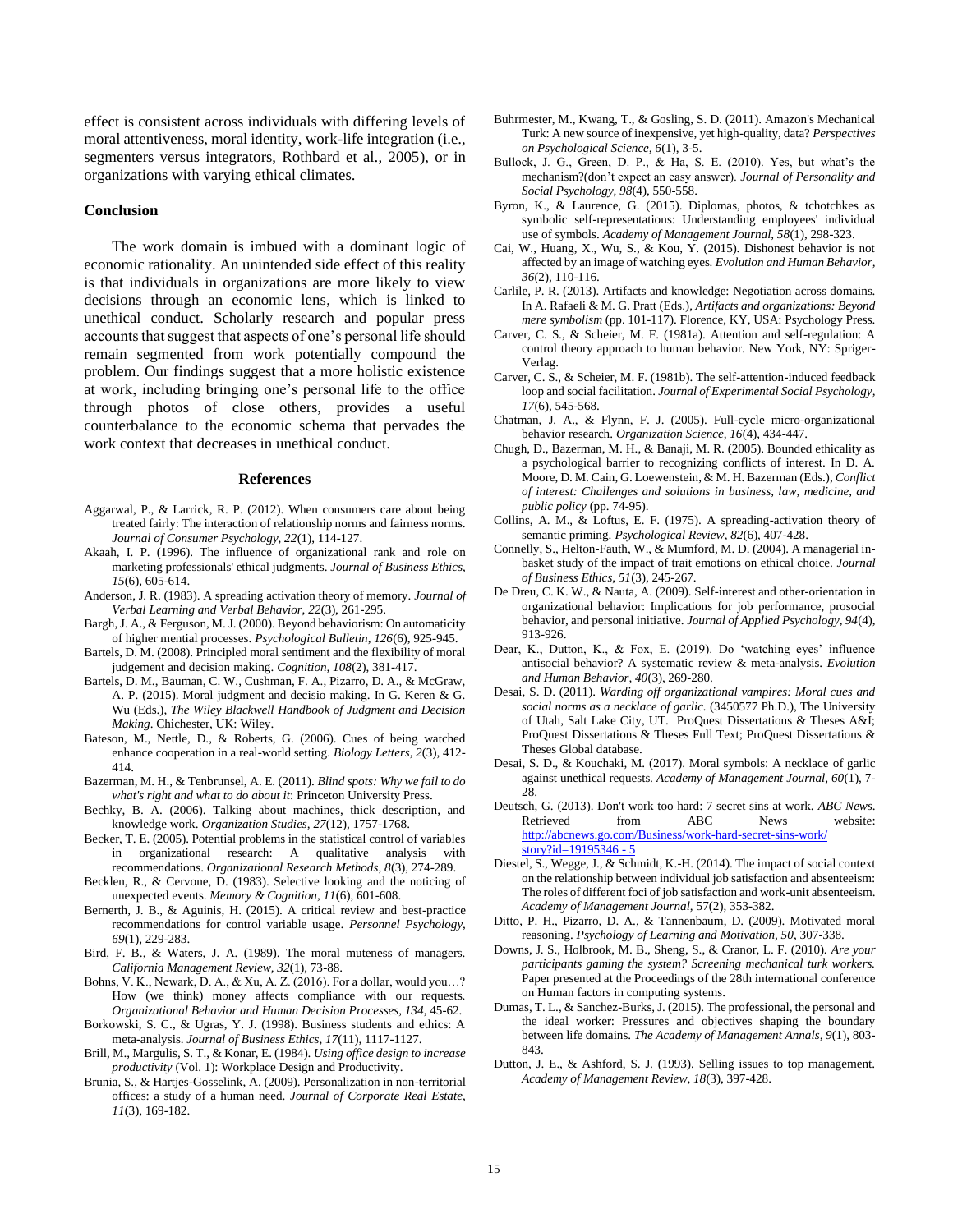- <span id="page-15-16"></span>Edwards, J. R., & Rothbard, N. P. (2000). Mechanisms linking work and family: Clarifying the relationship between work and family constructs. *Academy of Management Review, 25*(1), 178-199.
- <span id="page-15-22"></span>Elsbach, K. D. (2003). Relating physical environment to self-categorizations: Identity threat and affirmation in a non-territorial office space. *Administrative Science Quarterly, 48*(4), 622-654.
- <span id="page-15-14"></span>Elsbach, K. D. (2004). Interpreting workplace identities: The role of office decor. *Journal of Organizational Behavior, 25*(1), 99-128.
- <span id="page-15-8"></span>Elsbach, K. D., & Pratt, M. G. (2007). The physical environment in organizations. *The Academy of Management Annals, 1*(1), 181-224.
- <span id="page-15-30"></span>Ernest-Jones, M., Nettle, D., & Bateson, M. (2011). Effects of eye images on everyday cooperative behavior: a field experiment. *Evolution and Human Behavior, 32*(3), 172-178.
- <span id="page-15-0"></span>Examiners, A. o. C. F. (2012). *Report to the nations on occulational fraud and abuse*. Retrieved from [https://www.acfe.com/uploadedFiles/ACFE\\_Website/Content/rttn/](https://www.acfe.com/uploadedFiles/ACFE_Website/Content/rttn/2012-report-to-nations.pdf)  [2012-report-to-nations.pdf](https://www.acfe.com/uploadedFiles/ACFE_Website/Content/rttn/2012-report-to-nations.pdf)
- <span id="page-15-2"></span>Fayard, A.-L., & Weeks, J. (2007). Photocopiers and water-coolers: The affordances of informal interaction. *Organization Studies, 28*(5), 605- 634.
- <span id="page-15-31"></span>Field, A. (2009). *Discovering statistics using SPSS*: Sage publications.
- <span id="page-15-32"></span>Fischbacher, U., & Föllmi-Heusi, F. (2013). Lies in disguise—an experimental study on cheating. *Journal of the European Economic Association, 11*(3), 525-547.
- <span id="page-15-17"></span>Fisher, A. (2008). Clear your desk of family photos? *Fortune*. Retrieved from Fortune website: [http://archive.fortune.com/2008/02/22/news/economy/clutter.fortune/i](http://archive.fortune.com/2008/02/22/news/economy/clutter.fortune/index.htm) [ndex.htm](http://archive.fortune.com/2008/02/22/news/economy/clutter.fortune/index.htm)
- <span id="page-15-27"></span>Franke, G. R., Crown, D. F., & Spake, D. F. (1997). Gender differences in ethical perceptions of business practices: a social role theory perspective. *Journal of Applied Psychology, 82*(6), 920-934.
- <span id="page-15-21"></span>Friedman, M. (1970, 1970, September 13). The social responsibility of business is to increase profits. *New York Times Magazine, 32-33,* 122- 126.
- <span id="page-15-39"></span>Gaudine, A., & Thorne, L. (2001). Emotion and ethical decision-making in organizations. *Journal of Business Ethics, 31*(2), 175-187.
- <span id="page-15-9"></span>Gino, F., & Desai, S. D. (2012). Memory lane and morality: How childhood memories promote prosocial behavior. *Journal of Personality and Social Psychology, 102*(4), 743-758.
- <span id="page-15-6"></span>Gino, F., & Mogilner, C. (2014). Time, money, and morality. *Psychological Science, 25*(2), 414-421.
- <span id="page-15-29"></span>Gino, F., Schweitzer, M. E., Mead, N. L., & Ariely, D. (2011). Unable to resist temptation: How self-control depletion promotes unethical behavior. *Organizational Behavior and Human Decision Processes, 115*(2), 191-203.
- <span id="page-15-15"></span>Gosling, S. D., Ko, S. J., Mannarelli, T., & Morris, M. E. (2002). A room with a cue: personality judgments based on offices and bedrooms. *Journal of Personality and Social Psychology, 82*(3), 379-398.
- <span id="page-15-24"></span>Grant, A. M., & Mayer, D. M. (2009). Good soldiers and good actors: Prosocial and impression management motives as interactive predictors of affiliative citizenship behaviors. *Journal of Applied Psychology, 94*(4), 900-912.
- <span id="page-15-33"></span>Greene, J. D., & Paxton, J. M. (2009). Patterns of neural activity associated with honest and dishonest moral decisions. *Proceedings of the National Academy of Sciences, 106*(30), 12506-12511.
- <span id="page-15-37"></span>Hammer, T. H., & Landau, J. C. (1981). Methodological issues in the use of absence data, *Journal of Applied Psychology*, *66*(5), 574-581.
- Horton, J. J., Rand, D. G., & Zeckhauser, R. J. (2011). The online laboratory: Conducting experiments in a real labor market. *Experimental Economics, 14*(3), 399-425.
- <span id="page-15-19"></span>Hutchins, E. (1995). How a cockpit remembers its speeds. *Cognitive Science, 19*(3), 265-288.
- <span id="page-15-34"></span>Jiang, T. (2013). Cheating in mind games: The subtlety of rules matters. *Journal of Economic Behavior & Organization, 93*, 328-336.
- <span id="page-15-3"></span>Jonsson, K., Holmström, J., & Lyytinen, K. (2009). Turn to the material: Remote diagnostics systems and new forms of boundary-spanning. *Information and Organization, 19*(4), 233-252.
- <span id="page-15-36"></span>Joosten, A., Van Dijke, M., Van Hiel, A., & De Cremer, D. (2014). Feel good, do-good!? On consistency and compensation in moral self-regulation. *Journal of Business Ethics, 123*(1), 71-84.
- <span id="page-15-1"></span>Jordan, J. (2009). A social cognition framework for examining moral awareness in managers and academics. *Journal of Business Ethics, 84*(2), 237-258.
- Kish-Gephart, J. J., Harrison, D. A., & Treviño, L. K. (2010). Bad apples, bad cases, and bad barrels: meta-analytic evidence about sources of unethical decisions at work. *Journal of Applied Psychology, 95*(1), 1- 31.
- <span id="page-15-11"></span>Köhler, T., & Cortina, J. M. (2019). Play it again, Sam! An analysis of constructive replication in the organizational sciences. *Journal of Management.*
- Kouchaki, M., Smith-Crowe, K., Brief, A. P., & Sousa, C. (2013). Seeing green: Mere exposure to money triggers a business decision frame and unethical outcomes. *Organizational Behavior and Human Decision Processes, 121*(1), 53-61.
- <span id="page-15-20"></span>Kreps, T. A., & Monin, B. (2011). "Doing well by doing good"? Ambivalent moral framing in organizations. *Research in Organizational Behavior, 31*, 99-123.
- <span id="page-15-4"></span>Lee, J. J., Hardin, A. E., Parmar, B., & Gino, F. (2019). The interpersonal costs of dishonesty: How dishonest behavior reduces individuals' ability to read others' emotions. *Journal of Experimental Psychology: General*, *148*(9), 1557-1574.
- Leonardi, P. M., & Barley, S. R. (2008). Materiality and change: Challenges to building better theory about technology and organizing. *Information and Organization, 18*(3), 159-176.
- <span id="page-15-23"></span>Liberman, V., Samuels, S. M., & Ross, L. (2004). The name of the game: Predictive power of reputations versus situational labels in determining prisoner's dilemma game moves. *Personality and Social Psychology Bulletin, 30*(9), 1175-1185.
- <span id="page-15-18"></span>Lykken, D. T. (1968). Statistical significance in psychological research. *Psychological Bulletin, 70*(3), 151-159.
- <span id="page-15-26"></span>Mayer, D. M., Kuenzi, M., Greenbaum, R., Bardes, M., & Salvador, R. B. (2009). How low does ethical leadership flow? Test of a trickle-down model. *Organizational Behavior and Human Decision Processes, 108*(1), 1-13.
- <span id="page-15-7"></span>Mazar, N., Amir, O., & Ariely, D. (2008). The dishonesty of honest people: A theory of self-concept maintenance. *Journal of Marketing Research, 45*(6), 633-644.
- <span id="page-15-28"></span>McGuigan. (2020). Will the White House order new federal architecture to be classical. *Architectural Record*. Retrieved from: [https://www.architecturalrecord.com/ articles/](https://www.architecturalrecord.com/%20articles)14466-will-the-whitehouse-order-new-federal-architecture-to-be-classical
- Mesmer-Magnus, J. R., & Viswesvaran, C. (2005). Whistleblowing in organizations: An examination of correlates of whistleblowing intentions, actions, and retaliation. *Journal of Business Ethics, 62*(3), 277-297.
- <span id="page-15-13"></span>Messick, D. M. (1999). Alternative logics for decision making in social settings. *Journal of Economic Behavior & Organization, 39*(1), 11-28.
- <span id="page-15-10"></span>Molinsky, A. L., Grant, A. M., & Margolis, J. D. (2012). The bedside manner of homo economicus: How and why priming an economic schema reduces compassion. *Organizational Behavior and Human Decision Processes, 119*(1), 27-37.
- <span id="page-15-35"></span>Mook, D. G. (1983). In defense of external invalidity. *American Psychologist, 38*(4), 379-387.
- <span id="page-15-12"></span>Moore, C., & Gino, F. (2013). Ethically adrift: How others pull our moral compass from true North, and how we can fix it. *Research in Organizational Behavior, 33*, 53-77.
- <span id="page-15-40"></span>Neisser, U., & Becklen, R. (1975). Selective looking: Attending to visually specified events. *Cognitive Psychology, 7*(4), 480-494.
- <span id="page-15-25"></span>Ong, M., Mayer, D. M., Tost, L. P., & Wellman, N. (2018). When corporate social responsibility motivates employee citizenship behavior: The sensitizing role of task significance. *Organizational Behavior and Human Decision Processes, 144*, 44-59.
- <span id="page-15-5"></span>Orlikowski, W. J., & Scott, S. V. (2008). 10 Sociomateriality: Challenging the separation of technology, work and organization. *The Academy of Management Annals, 2*(1), 433-474.
- <span id="page-15-38"></span>Paolacci, G., & Chandler, J. (2014). Inside the Turk Understanding Mechanical Turk as a Participant Pool. *Current directions in psychological science, 23*(3), 184-188.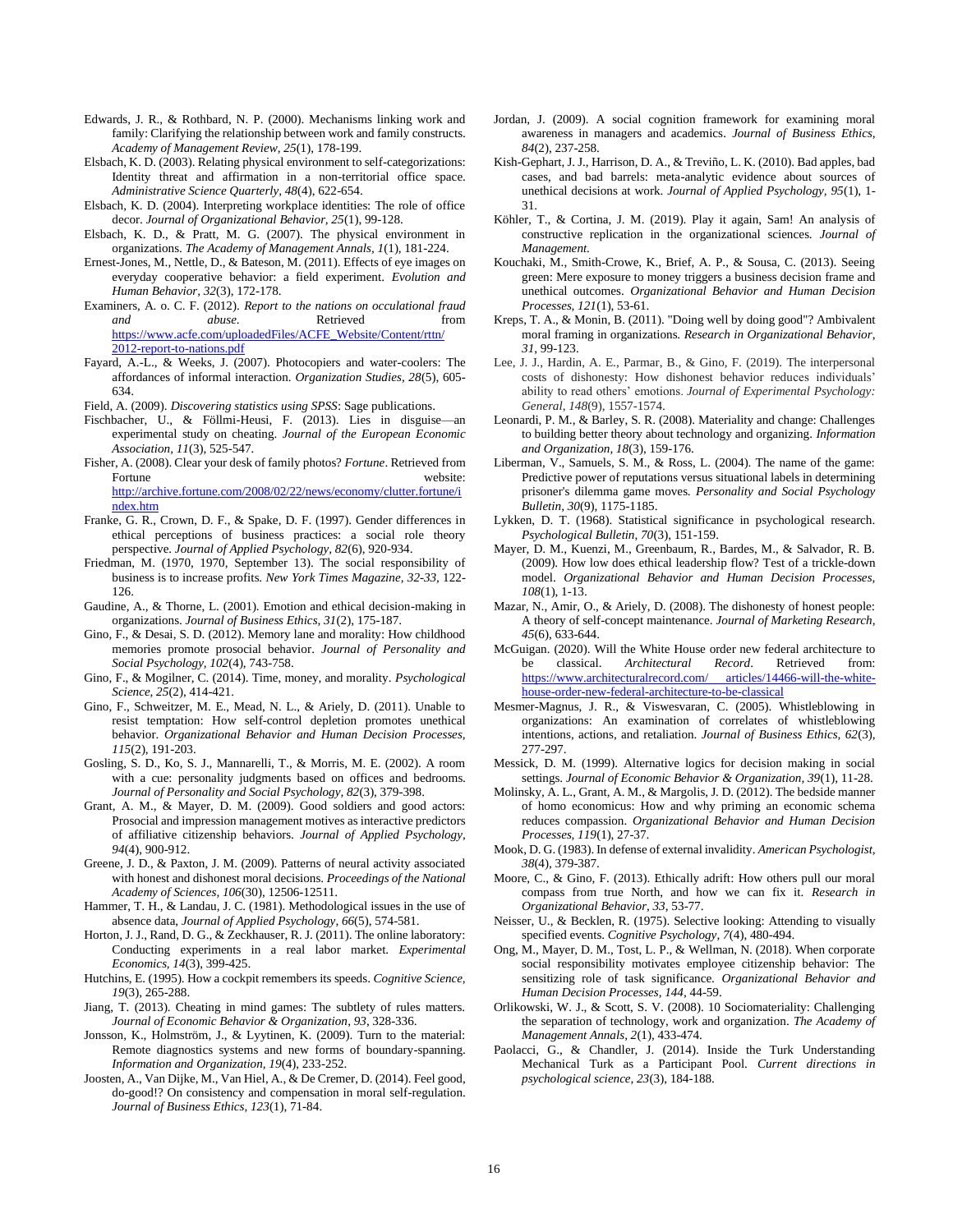- <span id="page-16-29"></span>Paolacci, G., Chandler, J., & Ipeirotis, P. (2010). Running experiments on amazon mechanical turk. *Judgment and Decision Making, 5*(5), 411- 419.
- Paruchuri, S., & Misangyi, V. F. (2014). Investor perceptions of financial misconduct: The heterogeneous contamination of bystander firms. *Academy of Management Journal*, *58*(1), 169-194.
- <span id="page-16-19"></span>Pillutla, M. M., & Chen, X. P. (1999). Social norms and cooperation in social dilemmas: The effects of context and feedback. *Organizational Behavior and Human Decision Processes, 78*(2), 81-103.
- <span id="page-16-11"></span>Piotrkowski, C. S. (1979). *Work and the family system*. New York: The Free Press.
- <span id="page-16-26"></span>Ploner, M., & Regner, T. (2013). Self-image and moral balancing: An experimental analysis. *Journal of Economic Behavior & Organization, 93*, 374-383.
- <span id="page-16-15"></span>Rafaeli, A., & Vilnai-Yavetz, I. (2004). Emotion as a connection of physical artifacts and organizations. *Organization Science, 15*(6), 671-686.
- <span id="page-16-12"></span>Rothbard, N. P., Phillips, K. W., & Dumas, T. L. (2005). Managing multiple roles: Work-family policies and individuals' desires for segmentation. *Organization Science, 16*(3), 243-258.
- <span id="page-16-35"></span>Schroeder, J., Risen, J. L., Gino, F., & Norton, M. I. (2019). Handshaking promotes deal-making by signaling cooperative intent. *Journal of Personality and Social Psychology*, *116*(5), 743-768.
- Selcuk, E., Zayas, V., Günaydin, G., Hazan, C., & Kross, E. (2012). Mental representations of attachment figures facilitate recovery following upsetting autobiographical memory recall. *Journal of Personality and Social Psychology, 103*(2), 362-378.
- <span id="page-16-27"></span>Shalvi, S., Dana, J., Handgraaf, M. J., & De Dreu, C. K. (2011). Justified ethicality: Observing desired counterfactuals modifies ethical perceptions and behavior. *Organizational Behavior and Human Decision Processes, 115*(2), 181-190.
- <span id="page-16-13"></span>Shapiro, C. (2005). *Corporate confidential: 50 secrets your company doesn't want you to know--and what to do about them*. New York, NY: St. Martin's Griffin.
- <span id="page-16-32"></span>Sigall, H., & Mills, J. (1998). Measures of independent variables and mediators are useful in social psychology experiments: But are they necessary? *Personality and Social Psychology Review, 2*(3), 218-226.
- <span id="page-16-16"></span>Sonenshein, S. (2006). Crafting social issues at work. *Academy of Management Journal, 49*(6), 1158-1172.
- <span id="page-16-34"></span>Sonenshein, S. (2007). The role of construction, intuition, and justification in responding to ethical issues at work: The sensemaking-intuition model. *Academy of Management Review, 32*(4), 1022-1040.
- <span id="page-16-33"></span>Spencer, S. J., Zanna, M. P., & Fong, G. T. (2005). Establishing a causal chain: why experiments are often more effective than mediational analyses in examining psychological processes. *Journal of Personality and Social Psychology, 89*(6), 845.
- <span id="page-16-7"></span>Stigler, G. J. (1971). Smith's Travels on the Ship of State. *History of Political Economy, 3*(2), 265-277.
- <span id="page-16-5"></span>Stigliani, I., & Ravasi, D. (2012). Organizing thoughts and connecting brains: Material practices and the transition from individual to group-level prospective sensemaking. *Academy of Management Journal, 55*(5), 1232-1259.
- <span id="page-16-22"></span>Strout, E. (2001). Are your salespeople ripping you off? *Sales and Marketing*, 56-62.
- <span id="page-16-17"></span>Sundstrom, E., & Sundstrom, M. G. (1986). *Work places: The psychology of the physical environment in offices and factories*. New York, NY: Cambridge University Press.

<span id="page-16-23"></span>Tabachnick, B. G., & Fidell, L. S. (2001). Using multivariate statistics.

- <span id="page-16-25"></span>Tang, Y.-Y., & Posner, M. I. (2009). Attention training and attention state training. *Trends in cognitive sciences, 13*(5), 222-227.
- <span id="page-16-30"></span>Tangney, J. P., Stuewig, J., & Mashek, D. J. (2007). Moral emotions and moral behavior. *Annual Review of Psychology, 58*, 345-372.
- <span id="page-16-8"></span>Tenbrunsel, A. E., & Messick, D. M. (1999). Sanctioning systems, decision frames, and cooperation. *Administrative Science Quarterly, 44*(4), 684- 707.
- <span id="page-16-10"></span>Tenbrunsel, A. E., & Smith-Crowe, K. (2008). Ethical Decision Making: Where We've Been and Where We're Going. *The Academy of Management Annals, 2*(1), 545-607.
- <span id="page-16-1"></span>Thaler, R. H., & Sunstein, C. R. (2009). *Nudge: Improving decisions about health, wealth, and happiness*: Penguin.
- <span id="page-16-14"></span>Trefalt, Š. (2013). Between you and me: Setting work-nonwork boundaries in the context of workplace relationships. *Academy of Management Journal, 56*(6), 1802-1829.
- <span id="page-16-4"></span>Uhlmann, E. L., Heaphy, E., Ashford, S. J., Zhu, L., & Sanchez-Burks, J. (2013). Acting professional: An exploration of culturally bounded norms against nonwork role referencing. *Journal of Organizational Behavior, 34*(6), 866-886.
- <span id="page-16-6"></span>Wade-Benzoni, K. A., Sondak, H., & Galinsky, A. D. (2009). Leaving a Legacy. *Business Ethics Quarterly, 20*(1), 7-34.
- <span id="page-16-9"></span>Wang, L., Malhotra, D., & Murnighan, J. K. (2011). Economics education and greed. *Academy of Management Learning & Education, 10*(4), 643- 660.
- <span id="page-16-31"></span>Watson, D., & Clark, L. A. (1999). The PANAS-X: Manual for the positive and negative affect schedule-expanded form.
- <span id="page-16-18"></span>Weber, J. M. (1990). Managers' moral reasoning: Assessing their responses to three moral dilemmas. *Human Relations, 43*(7), 687-702.
- <span id="page-16-3"></span>Wells, M. M., & Thelen, L. (2002). What does your workspace say about you? The influence of personality, status, and workspace on personalization. *Environment and Behavior, 34*(3), 300-321.
- <span id="page-16-21"></span>Wheeler, A. R., Shanine, K. K., Leon, M. R., & Whitman, M. V. (2014). Student-recruited samples in organizational research: A review, analysis, and guidelines for future research. *Journal of Occupational and Organizational Psychology, 87*(1), 1-26.
- <span id="page-16-24"></span>Wicklund, R. A., & Duval, S. (1971). Opinion change and performance facilitation as a result of objective self-awareness. Journal of Experimental Social Psychology, 7(3), 319–342.
- Williams, L. J., & Anderson, S. E. (1991). Job satisfaction and organizational commitment as predictors of organizational citizenship and in-role behaviors. *Journal of Management, 17*(3), 601-617.
- <span id="page-16-20"></span>Zhang, C., Mayer, D. M., & Hwang, E. (2018). More is less: Learning but not relaxing buffers deviance under job stressors. *Journal of Applied Psychology, 103*(2), 123-136.
- <span id="page-16-0"></span>Zhang, T., Gino, F., & Bazerman, M. H. (2014). Morality rebooted: Exploring simple fixes to our moral bugs. *Research in Organizational Behavior, 34*(0), 63-79.
- <span id="page-16-2"></span>Zhong, C.-B., Bohns, V. K., & Gino, F. (2010). Good lamps are the best police: Darkness increases dishonesty and self-interested behavior. *Psychological Science, 21*(3), 311-314.
- <span id="page-16-28"></span>Zhong, C.-B., Liljenquist, K., & Cain, D. M. (2009). Moral self-regulation: Licensing and compensation. In D. De Cremer (Ed.), *Psychological perspectives on ethical behavior and decision making* (pp. 75-89). Charlotte, NC, US: Information Age Publishing.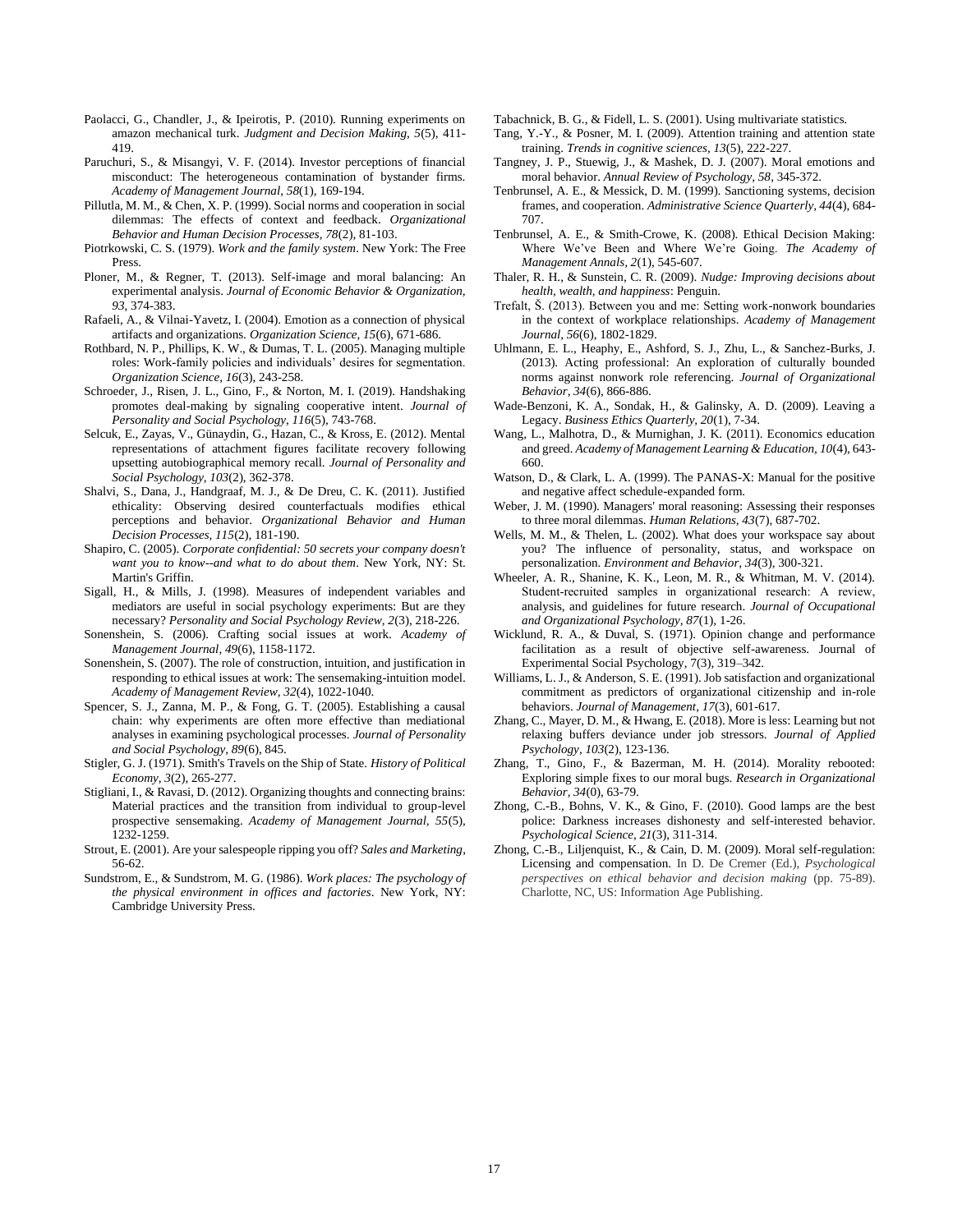|--|

*Study 1: Descriptive Statistics and Correlations*

|    | Variables                           | Mean | <b>SD</b> |        | 2      | 3      | 4      |         | 6        |          |
|----|-------------------------------------|------|-----------|--------|--------|--------|--------|---------|----------|----------|
|    | 1. Presence of Photo of Close Other | .69  | .46       | 1.00   |        |        |        |         |          |          |
|    | 2. Presence of Photo of Stranger    | .02  | .15       | $-.02$ | 1.00   |        |        |         |          |          |
|    | 3. Presence of Photo of Environment | .34  | .48       | .13    | $-.10$ | 1.00   |        |         |          |          |
| 4. | Gender                              | 1.58 | .49       | .08    | $-.03$ | .02    | 1.00   |         |          |          |
|    | Tenure                              | 3.33 | 1.69      | $.18*$ | .08    | $.18*$ | $-.07$ | 1.00    |          |          |
| 6. | <b>Unethical Behavior</b>           | 1.09 | .35       | $-.14$ | $-.04$ | .03    | .01    | $-.12$  | 1.00     |          |
| 7. | Unethical Behavior (LOG)            | .02  | .09       | $-16*$ | $-.04$ | .04    | .02    | $-.11$  | .98**    | 1.00     |
|    | Performance                         | 6.25 | .63       | .14    | $-.03$ | .10    | .06    | $.20**$ | $-.34**$ | $-.32**$ |

*N* = 181; \* p < .05; \*\* p < .01.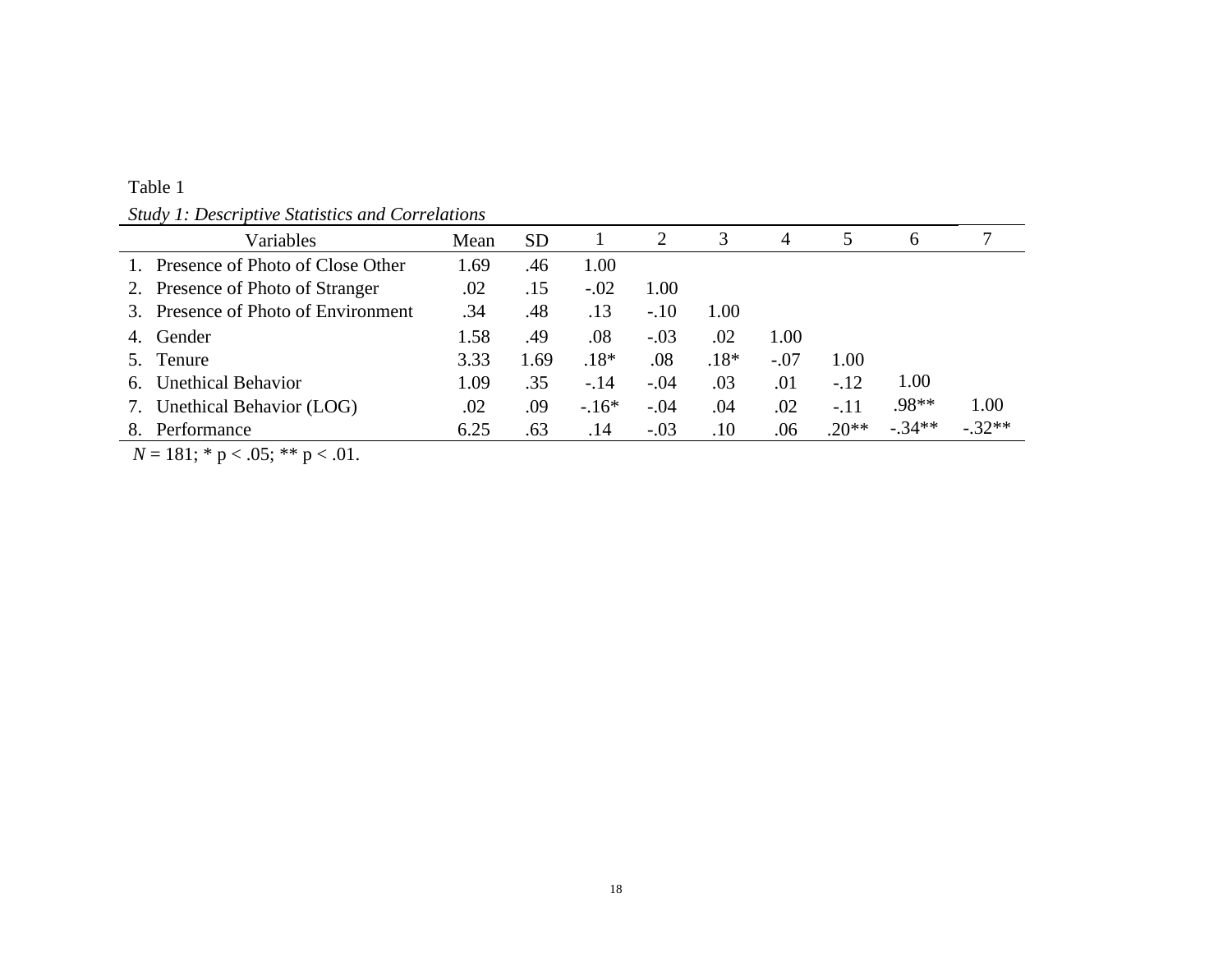Figure 1 *Amount (in dollars) participants paid themselves for the matrix and die rolling tasks in Study 2*



Figure 2 *Distribution of die rolls as a function of picture condition in Study 2*



*Note.* The dashed line represents the percentage predicted based on chance.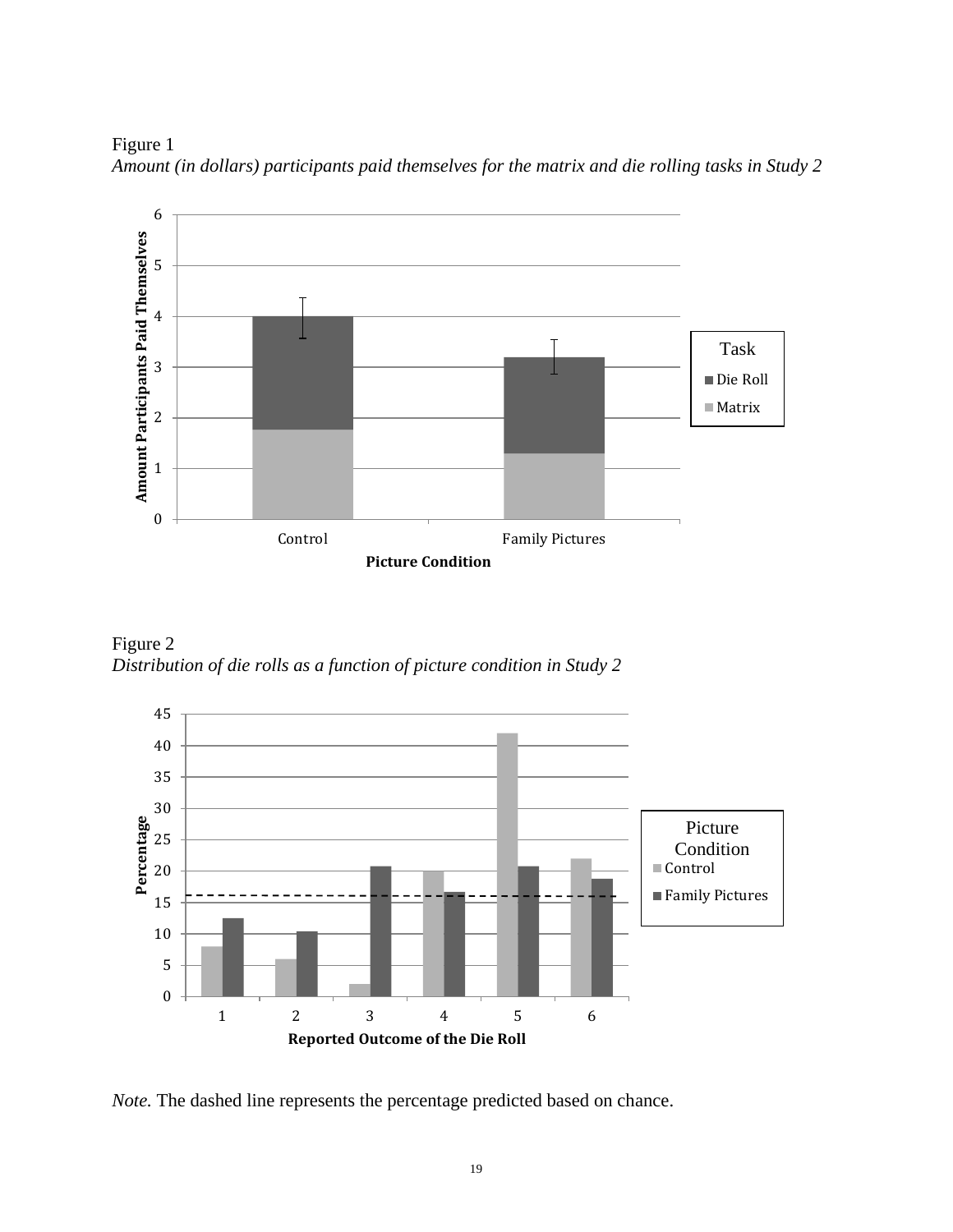

Figure 3. *Amount claimed on expense report (in dollars) in Study 3 as a function of experimental condition.*

Figure 4. *Amount claimed on expense report (in dollars) in Study 4 as a function of experimental condition.*

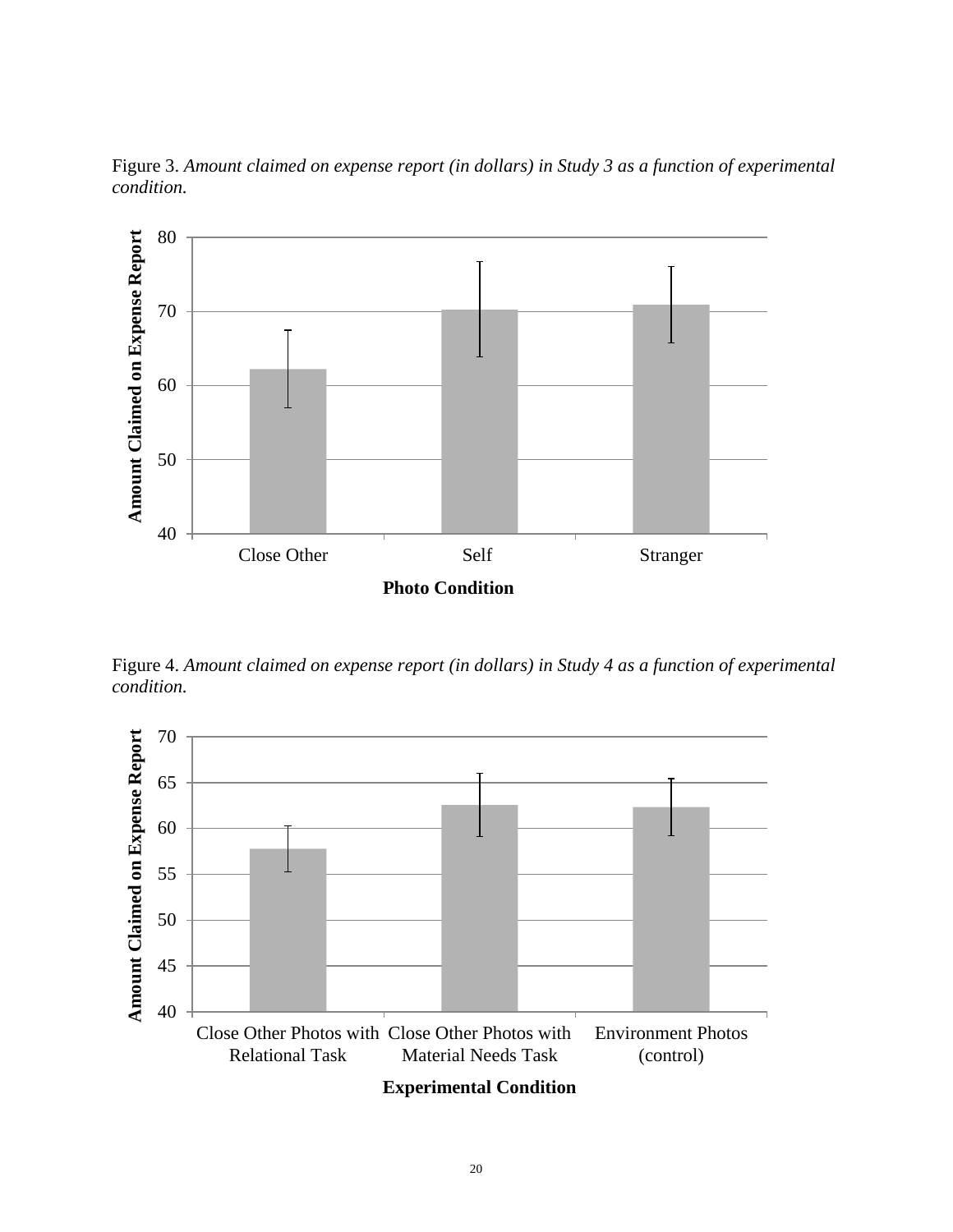# Appendix A

# *Study 3 Expense Report Task*

Imagine you work for ABC organization. ABC organization is a highly profitable company. You like your job but do not always think management treats its employees fairly. For example, employees tend to get paid less than at competitor companies.

Your job requires frequent travel. At the end of every day, you report your work-based expenses from the day and are reimbursed for them. Most employees tend to exaggerate their expenses because you do not have to submit receipts for items under \$75 and no employees have been reprimanded for "over-expensing." Flights and hotels are charged to a company account so you are only responsible for reporting meals, snacks, and transportation to and from the airport.

For each item, there is a maximum amount that can be spent. The chart below shows (1) an average day of expenses for an individual in your organization, as well as (2) the maximum that can be spent on each line item:

|                      | <b>Company Average</b> | <b>Maximum Allowance</b> |
|----------------------|------------------------|--------------------------|
| Taxi to/from airport | \$32.00                | \$40.00                  |
| <b>Breakfast</b>     | \$6.35                 | \$10.00                  |
| Lunch                | \$10.25                | \$15.00                  |
| <b>Dinner</b>        | \$15.40                | \$25.00                  |
| <b>Snack</b>         | \$3.75                 | \$10.00                  |

While getting ready to leave Monday morning, you heard there was a massive traffic jam on the highway to the airport, so you decided to take public transport, spending only \$2.50 as opposed to the usual \$35 spent on a taxi. You grabbed a coffee and bagel in the airport for \$8.25. Upon landing, your coworker picked you up from the airport in her rental car and you swung by Chipotle for lunch, and you got a burrito and chips with guacamole for \$9.50. You were quite full from lunch, so you did not have a snack during the day. The team went to dinner together at an Italian restaurant after working for the day, your portion of the bill coming to \$22.50.

Please fill out the expense report below for your Monday as described above. As an MTurk bonus, you will be receiving 1% of what you expense in this report in addition to the \$2.00 you are already receiving for doing this study. For example, if you report the maximum allowance that would come to \$100 you would receive 1% of that amount which is \$1 (and thus would receive a total of \$3 for this study).

| Taxi to/from airport | 0 |
|----------------------|---|
| Breakfast            | 0 |
| Lunch                | 0 |
| Dinner               | 0 |
| Snack                | 0 |
| <b>Total</b>         | 0 |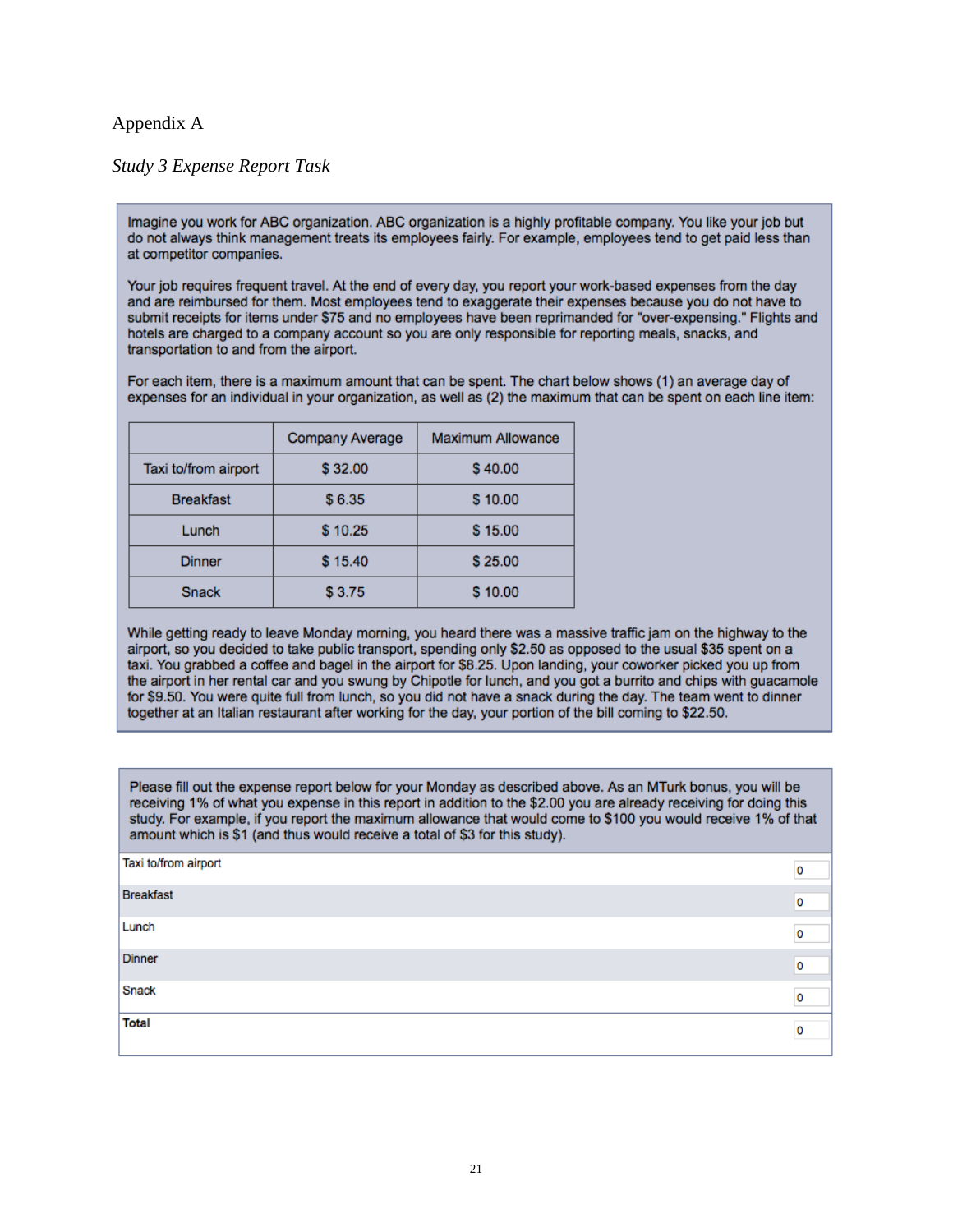# **ONLINE APPENDIX: 2x2 Experimental Design**

This study sought additional evidence of the causal role of an economic schema in the relationship between the presence of photos of close others and financial transgressions by directly manipulating economic schema salience. Although researchers often investigate the mechanism responsible for an effect by measuring the proposed intervening variable and running statistical tests of mediation (as in Study 3), experiments that manipulate a proposed psychological process also can provide evidence of a causal mechanism [\(Bullock, Green, & Ha,](#page-14-28)  [2010;](#page-14-28) [Sigall & Mills, 1998;](#page-16-32) Schroeder, Risen, Gino, & Norton, 2019; [Spencer, Zanna, & Fong,](#page-16-33)  [2005\)](#page-16-33). In the current context, we expected that participating in an initial task that emphasized rather than diminished the salience of economic considerations would increase financial transgressions on an unrelated expense report task. Moreover, we expected that the effects of the initial task and the photo manipulation during the expense report task would have additive effects on people's propensity to commit financial transgressions in expense report task. In particular, we expected that financial transgressions would be greatest when participants completed an initial task that emphasized the salience of economic considerations and viewed photos that did not include close family members. In summary, we conducted a 2 (Economic schema salience: low, high)  $\times$  2 (Photo condition: close others, control) experiment that either increased or decreased the salience of an economic schema and then manipulated the type of photo in front of participants as they completed a task that included an opportunity for unethical financial gain.

This study also addressed a potential limitation of Studies 2 and 3 by asking participants to select the photos they viewed in both the close other and control conditions. Studies 2 and 3 used experimenter-provided photos in the control condition, and one might wonder how this lack of choice or personal connection to the photos may have influenced the results in those studies. **Participants** 

We contracted Prolific Academic to provide 200 participants who were residents of the U.S., over the age of 25, and holding part- or full-time jobs. Of the planned 200 participants, 194 completed our study. Following exclusion criteria we established a priori, we removed the data from participants who either failed an attention check that asked participants to identify the type of photo they were asked to view during the study (14 participants) or provided inappropriate descriptions in response to an open-ended item that asked them to describe the photo task (e.g., "I looked at Twitter," "I did work," "I looked at sculptures;" 15 participants, 5 of whom also failed the attention check). In total, we excluded 24 participants. Our final sample was 47% female, with an average age of 35.53 years ( $SD = 9.6$  years). Participants were paid \$1.50, with a chance to earn an additional \$1.00 bonus.

# **Design and Procedure**

The experiment was a 2 (Economic schema salience: low, high)  $\times$  2 (Photo condition: close others, control) design.

**Economic schema salience manipulation.** Participants first completed a task that manipulated economic schema salience. Participants in the low economic schema salience condition ranked their preferences of several car features (e.g., manufacturer, model, color, moon roof, gas efficiency) and then described their ideal vehicle. Participants in the high economic schema salience condition ranked how important various car features were to them when deciding which car to purchase and then described how they would engage in negotiations with a car dealership to purchase the car. Moreover, the list of features participants ranked included more financial items in the high than low economic schema salience condition (e.g., price instead of model, financing options instead of gas efficiency). Also, the negotiation context itself likely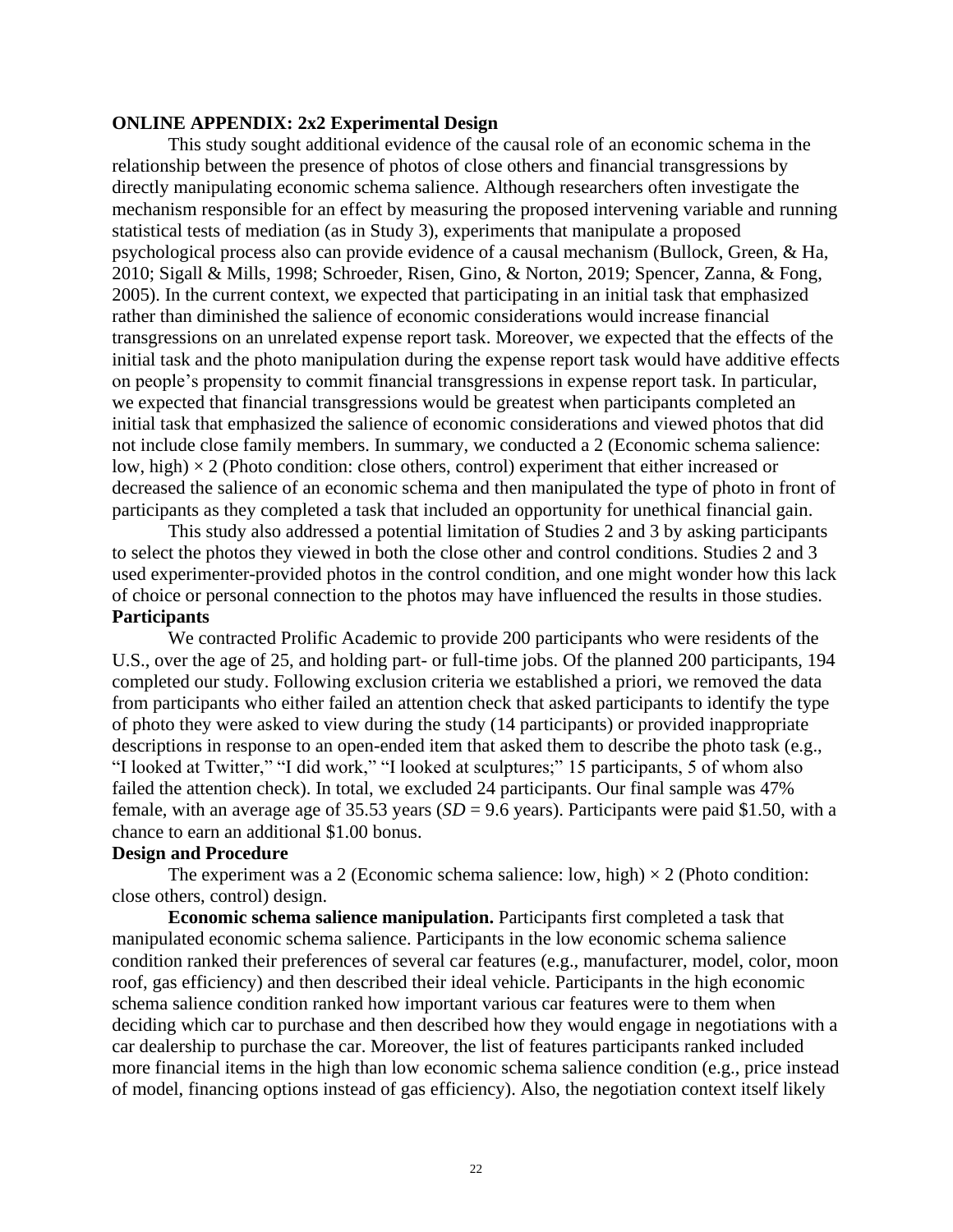made efficiency, self-interest, and monetary concerns—the core of the economic schema—more salient for participants in the high than low economic schema salience condition [\(Stigler, 1971\)](#page-16-7).

To ensure that these tasks were manipulating the salience of the economic schema as intended, we ran a two-condition pilot study with a planned 100 adults on Prolific. Participants engaged in either the car selection or car negotiation task. Participants then reported salience of their economic schema during this activity using the same items used in Study 3 and consistent with previous work (Aggarwal & Larrick, 2012; Bohns et al., 2016). Specifically, we asked participants how much they thought about "financial aspects of buying a car," "the economics of buying a car," "the price of buying the car," and "the financing of buying the car"  $(1 = Not at all,$  $7 = A$  great deal;  $\alpha = .85$ ). As expected, a one-way ANOVA found a significant effect of the manipulation on the salience of the economic schema,  $F(1, 99) = 10.28$ ,  $p = .002$ , Cohen's  $d =$ .64 with those in the car negotiation condition having a more salient economic mindset ( $M =$ 5.55, *SD* = 1.05) than those in the car selection task ( $M = 4.62$ , *SD* = 1.74).

**Photo manipulation.** After the economic schema manipulation, participants completed a photo viewing task similar to Studies 2 and 3. Depending on condition, participants were asked to open a new browser tab or file folder in order to navigate to images of either close others (e.g., access photos saved on the computer or use a social media site) or a place, such as a park, city, or landmark (e.g., access photos saved on the computer or use a search engine). After 60 seconds, participants advanced to a survey question that asked them to describe what they viewed during the past minute. This manipulation avoided any perceived imposition on privacy that uploading personal photos may have created in Study 3, and it also allowed participants in both conditions to select the specific images they viewed.

**Expense report task.** All participants then completed the expense report task used in Study  $4<sup>3</sup>$  Participants earned 1% of their reported expenses in the expense report task as bonus pay.

Following the expense report task, all participants completed measures of alternative mechanisms that could have played a role in the observed effects. Given that positive affect was marginally influenced by photo condition in Study 3, we again included a measure of positive affect. Also, an untested alternative explanation for the relationship between types of photos displayed and unethical behavior is that family photos may increase people's d*esire to make their family and friends proud* of their behavior [\(Badaracco, 2016\)](#page-14-16). Therefore, we included a measure to assess how much participants cared about their family's perceptions of their behavior. **Measures**

**Unethical behavior.** The amount that participants claimed on the expense report served as our measure of unethical behavior. As in Studies 2 and 4, there was no way for the researchers to identify whether individuals misrepresented the outcome of their die rolls; misrepresentation was only detectable by testing for differences in the reported expenses aggregated across conditions.

**Desire to make family proud.** Participants reported the extent to which they agreed or disagreed with the following three statements: "I care if my family knows that I make honest decisions," "I care about appearing honest in the eyes of my family;" and "I care that my family is proud of my actions" ( $1 =$  *Strongly Disagree,*  $7 =$  *Strong Agree*;  $\alpha = .90$ ).

**Positive affect.** Participants reported their feelings of positive affect using the established scale used in Study 3 [\(Watson & Clark, 1999;](#page-16-31) 1= *Strongly Disagree*, 7 = *Strong Agree*; α = .95).

<sup>&</sup>lt;sup>3</sup> We also intended for the task to include a category for snack, but a programming error made responses unusable.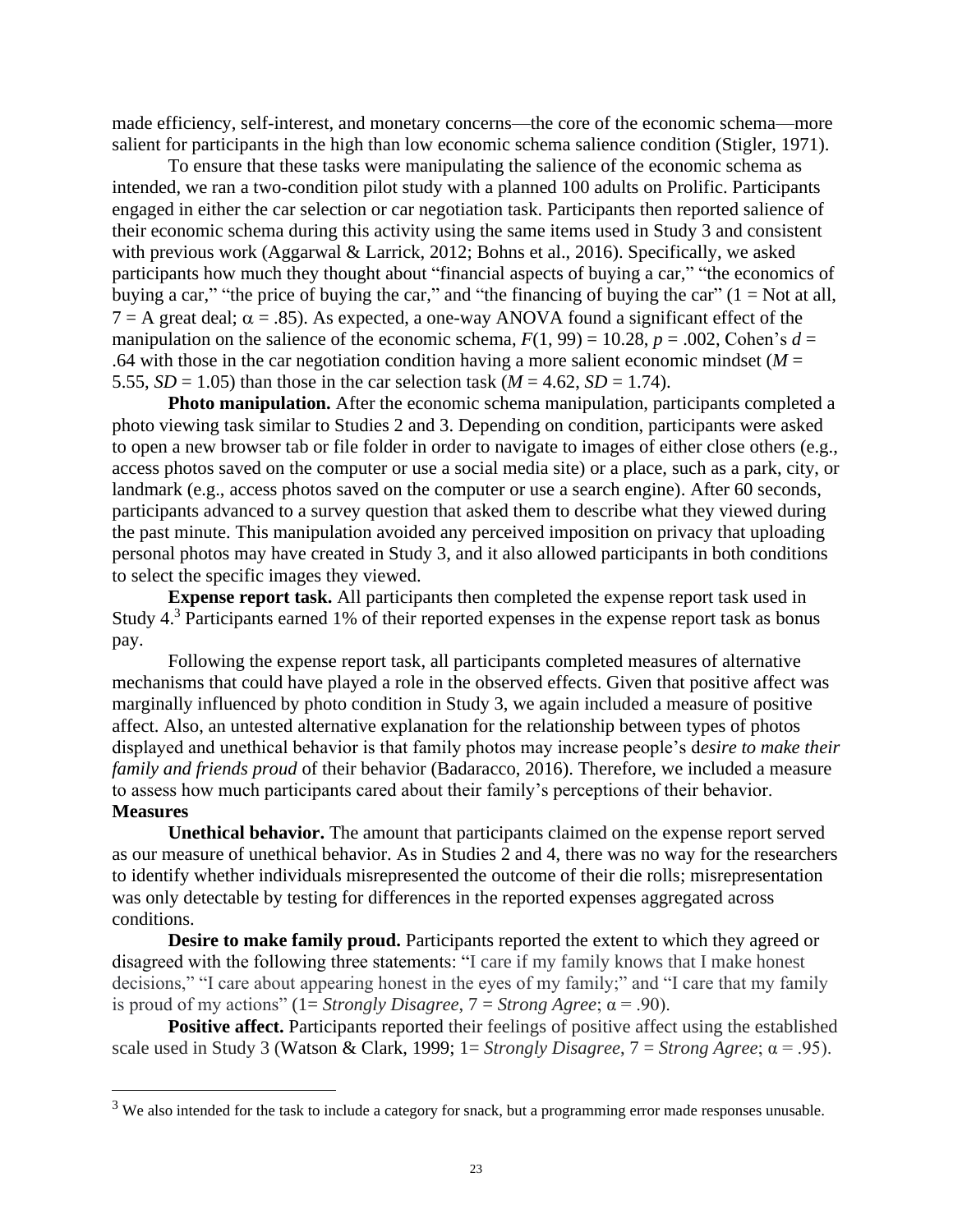# **Results**

**Hypothesis testing.** We conducted a 2 (Economic schema salience: low, high)  $\times$  2 (Photo condition: close others, control) ANOVA with unethical behavior as the dependent variable (see Figure 1). Results indicated a significant main effect of photo condition,  $F(1, 166) = 6.32$ ,  $p =$ .013, Cohen's  $d = .39$ ,  $\eta^2$ <sub>p</sub> = .04. Participants who viewed photos of close others (*M* = 53.46, *SD*  $= 14.55$ ) expensed significantly less than those who viewed photos of places ( $M = 59.24$ ,  $SD =$ 15.01). Therefore, results supported Hypothesis 1.

Results also indicated a significant main effect of economic schema salience condition,  $F(1, 166) = 4.26$ ,  $p = .041$ , Cohen's  $d = .32$ ,  $\eta_{p}^{2} = .03$ . Participants in the high economic schema salience condition (i.e., those who completed the car negotiation task;  $M = 58.71$ ,  $SD = 15.99$ ) expensed significantly more than those in the low economic schema salience condition (i.e., those who completed the car preference task;  $M = 53.94$ ,  $SD = 13.63$ ). Moreover, planned comparisons indicated, as predicted, that unethical behavior was highest in the high economic salience + control photo condition. Specifically, the high econ/control photo condition produced more unethical behavior than the high econ/close others photo condition,  $p = .018$ , the low econ/close others photo condition,  $p = .001$ , and the low econ/control photo condition,  $p = .041$ . Taken together, these results provide additional support for Hypothesis 2.

Although not hypothesized, we also tested the interaction of economic schema salience and photo condition. It was not significant,  $F(1, 166) = 0.72$ ,  $p = .396$ ,  $\eta_{p}^{2} < .01$ .

**Testing alternative explanations.** We examined the possibility that positive affect or a heightened desire to make one's family proud also may contribute to the effect of photos of close on unethical behavior. First, a 2 (Economic schema salience: low, high)  $\times$  2 (Photo condition: close others, control) ANOVA with positive affect as the dependent variable found a marginally significant main effect of photo condition on positive affect,  $F(1, 167) = 2.84$ ,  $p = .094$ ,  $\eta^2$ <sub>p</sub> = .02. However, OLS regression found no relation between positive affect and unethical behavior, *β* =  $.07, p = .347$ , and a bootstrap test of the indirect effect of photo condition on unethical behavior through positive affect was not significant,  $\beta = .19$  (confidence interval: -.19, 1.12),  $SE = .31$ . Taken together, the evidence indicates that the role of positive affect in the relationship between photos of close others and unethical behavior is negligible.

Second, a 2 (Economic schema salience: low, high)  $\times$  2 (Photo condition: close others, control) ANOVA with desire to make family proud as the dependent variable found a marginally significant main effect of photo condition on desire to make family proud,  $F(1, 167) = 3.12$ ,  $p =$ .079,  $\eta^2$ <sub>p</sub> = .02. However, OLS regression found no relation between desire to make family proud and unethical behavior,  $\beta$  = -.06,  $p$  = .423, and a bootstrap test of the indirect effect of photo condition on unethical behavior through desire to make family proud was not significant,  $\beta = .15$ (confidence interval:  $-.35, 1.12$ ),  $SE = .35$ . Taken together, the evidence indicates that the role of desire to make family proud in the relationship between photos of close others and unethical behavior is negligible.

# **Discussion**

These findings constructively replicate our findings from Studies 1-4 and provide additional support for both of our hypotheses. In support of Hypothesis 1, we found that unethical behavior was lower among participants who viewed photos of close others rather than a place (e.g., environment). In support of Hypothesis 2, we found that unethical behavior was higher among participants who had previously completed a task that increases rather than decreases the salience of an economic schema. Moreover, as expected, unethical behavior was highest for participants with a highly salient economic schema who did not view photos of close